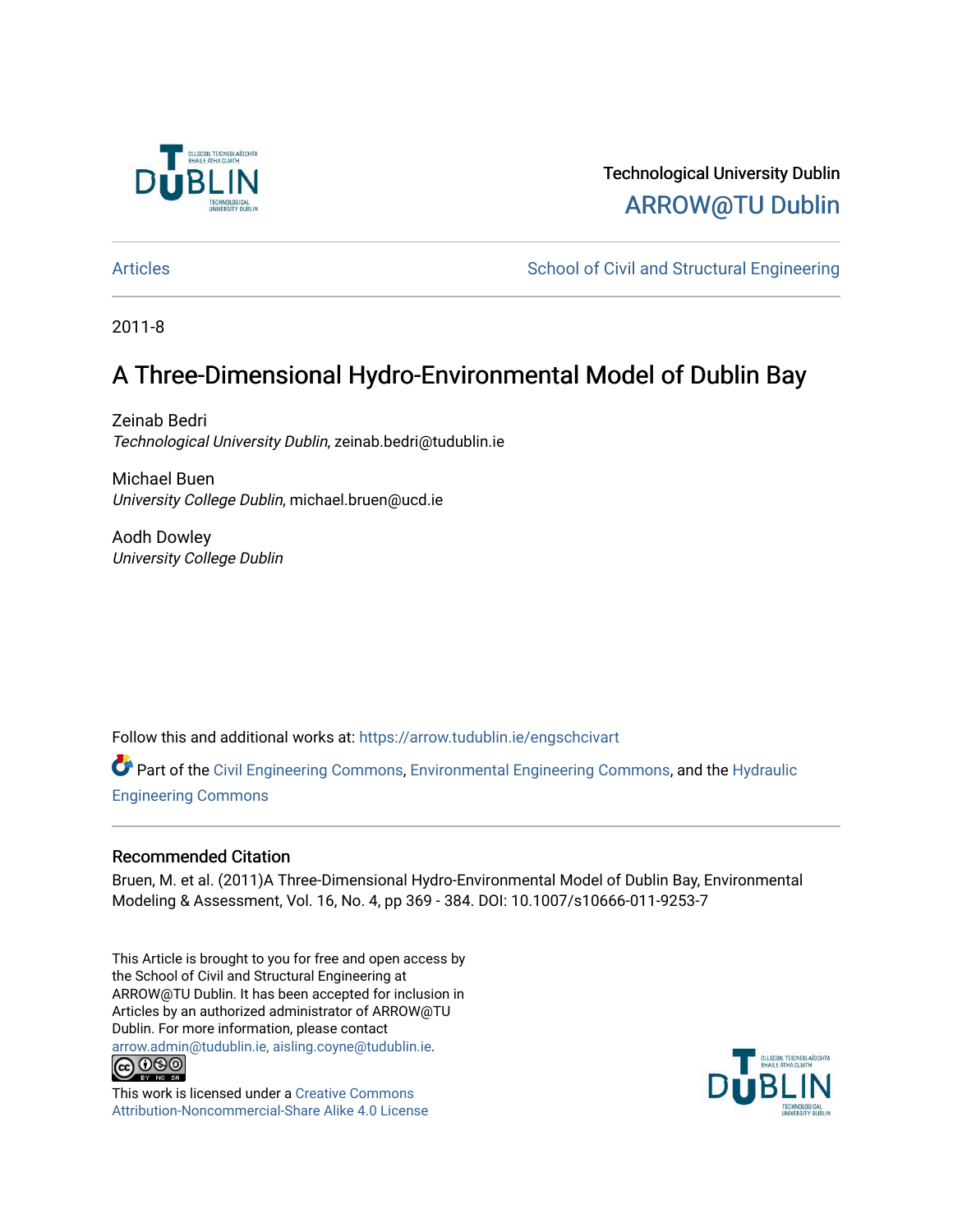

## **Dublin Institute of Technology [ARROW@DIT](https://arrow.dit.ie?utm_source=arrow.dit.ie%2Fengschcivart%2F1&utm_medium=PDF&utm_campaign=PDFCoverPages)**

[Articles](https://arrow.dit.ie/engschcivart?utm_source=arrow.dit.ie%2Fengschcivart%2F1&utm_medium=PDF&utm_campaign=PDFCoverPages) [School of Civil and Structural Engineering](https://arrow.dit.ie/engschciv?utm_source=arrow.dit.ie%2Fengschcivart%2F1&utm_medium=PDF&utm_campaign=PDFCoverPages)

2011-8

# A Three-Dimensional Hydro-Environmental Model of Dublin Bay

Zeinab Bedri

Michael Buen

Aodh Dowley

Bartholomew Masterson

Follow this and additional works at: [https://arrow.dit.ie/engschcivart](https://arrow.dit.ie/engschcivart?utm_source=arrow.dit.ie%2Fengschcivart%2F1&utm_medium=PDF&utm_campaign=PDFCoverPages)

Part of the [Civil Engineering Commons,](http://network.bepress.com/hgg/discipline/252?utm_source=arrow.dit.ie%2Fengschcivart%2F1&utm_medium=PDF&utm_campaign=PDFCoverPages) [Environmental Engineering Commons,](http://network.bepress.com/hgg/discipline/254?utm_source=arrow.dit.ie%2Fengschcivart%2F1&utm_medium=PDF&utm_campaign=PDFCoverPages) and the [Hydraulic Engineering Commons](http://network.bepress.com/hgg/discipline/1087?utm_source=arrow.dit.ie%2Fengschcivart%2F1&utm_medium=PDF&utm_campaign=PDFCoverPages)

This Article is brought to you for free and open access by the School of Civil and Structural Engineering at ARROW@DIT. It has been accepted for inclusion in Articles by an authorized administrator of ARROW@DIT. For more information, please contact [yvonne.desmond@dit.ie,](mailto:yvonne.desmond@dit.ie,%20arrow.admin@dit.ie,%20brian.widdis@dit.ie) [arrow.admin@dit.ie, brian.widdis@dit.ie](mailto:yvonne.desmond@dit.ie,%20arrow.admin@dit.ie,%20brian.widdis@dit.ie).

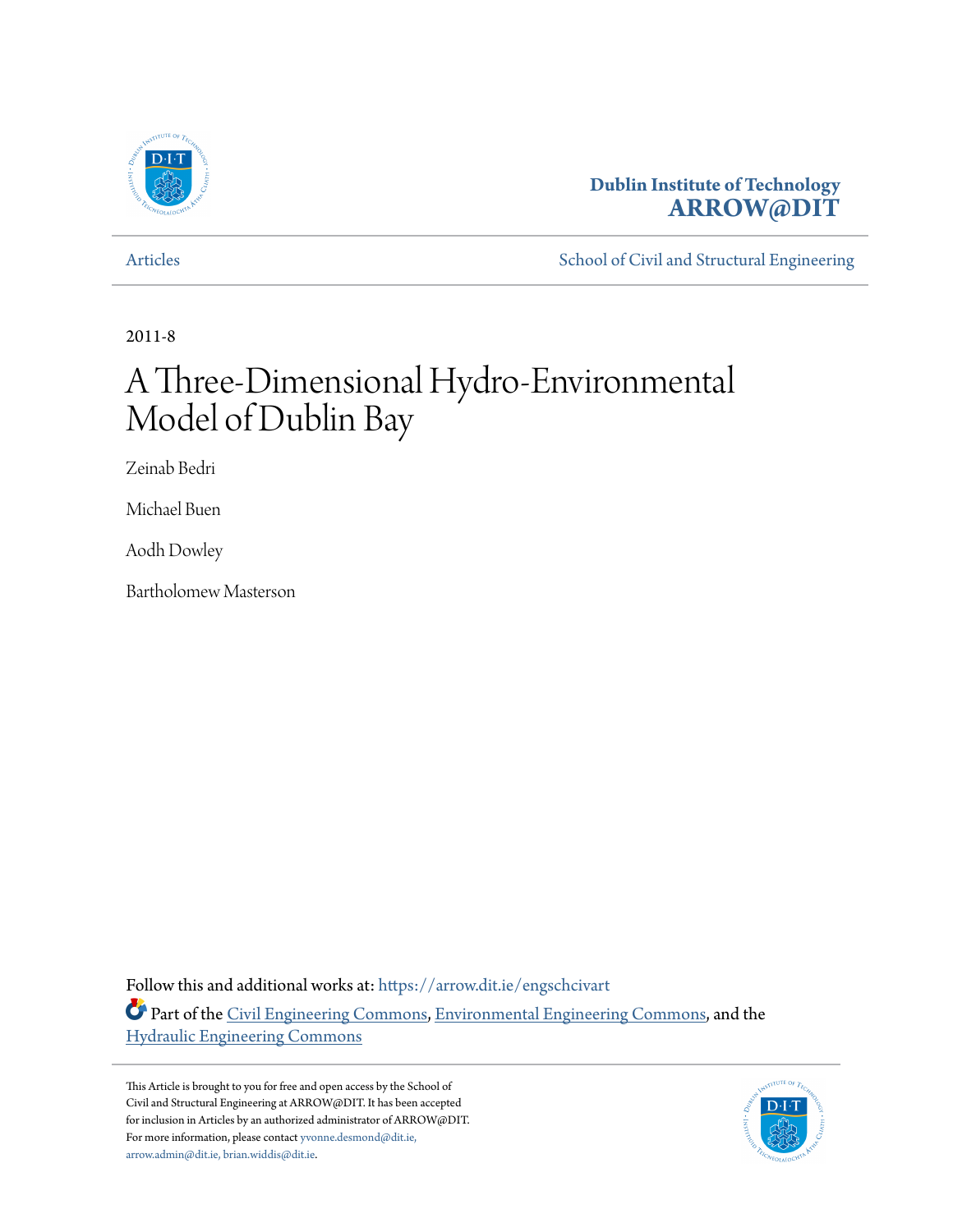#### **[accepted by Environmental Modelling and Assessment]**

**A Three-dimensional Hydro-environmental Model of Dublin Bay** Zeinab Bedri<sup>a</sup>, Michael Bruen<sup>a\*</sup>, Aodh Dowley<sup>\*\*</sup>

a Centre for Water Resources Research, University College Dublin, Newstead Building, Belfield, Dublin 4, Ireland

\* Corresponding author: Tel. +353 1 716 3212, Fax: +353 1 7163297, E-mail: [michael.bruen@ucd.ie](mailto:michael.bruen@ucd.ie) \*\* Aodh Dowley had a considerable input to the material in the paper. He passed away before seeing the final version of it.

## **Abstract**

This paper compares a 3-dimensional hydro-ecological model with a 2-dimensional model simulating the distribution and fate of Escherichia Coli (E.Coli) discharges from a sewage treatment plant discharging into Dublin Bay, Ireland. Before being discharged, the effluent from the sewage treatment plant is mixed with cooling water from a thermal generation plant resulting in a warm buoyant sewage plume that can be  $7 - 9^{\circ}C$  higher than the ambient water in the Bay. The mixing of the stratified plume is complicated by the tidal currents which transport the plume into and out of the estuary. These processes have a direct impact on the transport and fate of E.Coli and the model comparison demonstrates that a three-dimensional model is required to adequately represent the mixing processes in such a stratified environment.

The modelling followed a two-step procedure. First, hydrodynamic simulations of water levels and flow velocities in Dublin Bay were performed using the three-dimensional model TELEMAC-3D. The resulting water level and flow velocity fields were used by the three-dimensional water quality model, SUBIEF-3D to model the transport and fate of E.Coli in the Bay.

Further simulations were performed in which the wind effects on the E.Coli dispersion were included. The water quality simulation was repeated using the 2-dimensional, depth-averaged, hydrodynamic model TELEMAC-2D to compare with the threedimensional simulations. The results showed that the three-dimensional model gives an adequate representation of the hydrodynamics and water quality in the Bay while the two-dimensional, depth-averaged, water quality model (in comparison to the threedimensional model) delays the timing of the delivery of E.Coli to the Bay and seriously underestimats the decay rate of E.Coli and the effect of wind on the movement of the buoyant plume of pollution.

#### *Keywords*

Three-dimensional, Bathing Water Directive, Escherichia Coli modelling, depthaveraged, wind effect, cooling water discharges, coastal waters.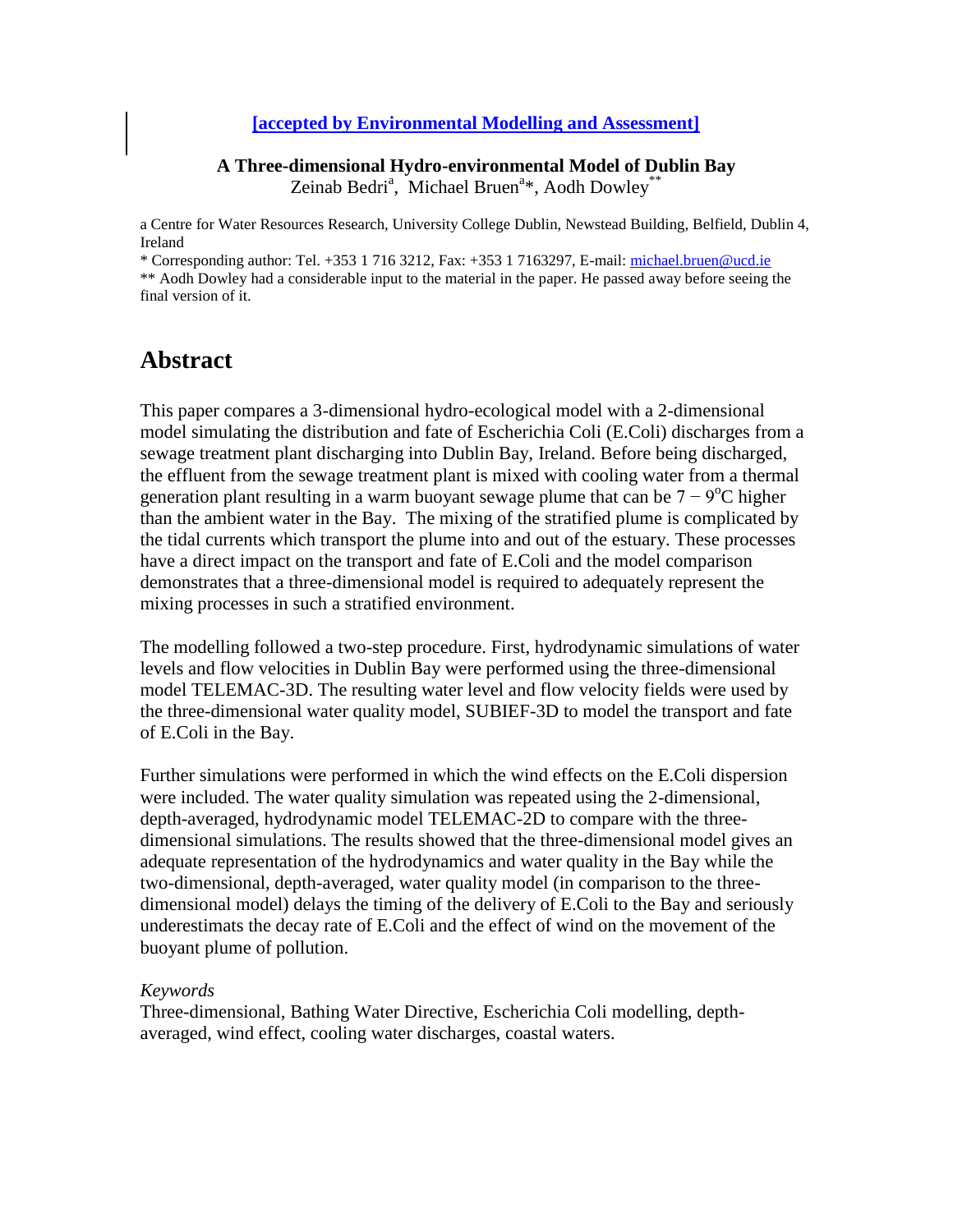## **1. Introduction**

The growing demand for electricity production has caused rapid increases in the volumes of hot water discharged into the marine environment.

Ireland's largest power generating plant, the Electricity Supply Board (ESB) Power Plant at Poolbeg, resides on the South bank of the Liffey Estuary (Figure 1). The oil-powered plant abstracts 2.1 million m3/day from the estuary for cooling purposes, and discharges it back into the estuary at a higher temperature  $(7 - 9^{\circ}C)$  above ambient). Before being discharged, the cooling water from this plant is mixed with the sewage effluent from Ringsend Treatment Works resulting in a warm and less saline pollutant plume that tends to float on the water surface in the Bay. Such heated discharges create thermal stratification in the receiving waters. This phenomenon profoundly affects the assimilation of polluting discharges by preventing the mixing (and thus dilution of the contaminants) between the warm upper levels and the cooler water underneath. When waste is added to the flow with, or subsequent to, the thermal discharge the pollution will, nearly invariably, remain in the upper, warm layer. Therefore the volume, and time, available for the self-purification processes can be substantially limited (Ellis et al., 1989). This has a direct impact on the water quality of Dublin Bay and has been a source of concern to the local authorities with respect to water quality legislation, particularly the EU Bathing Water Directive (2006/7/EC) (EC, 2006) which sets stringent limits to the concentrations of Escherichia Coli and Intestinal Enterococci in recreational waters. Hence a hydro-environmental model is needed to evaluate the environmental impact of the discharge on the beaches in the Bay.

Hydro-environmental models, generally, solve the set of governing physically-based equations describing the flow and the transport of contaminants. The true solution of the flow and water quality constituents depends on how accurately these equations reflect the actual physical conditions in the coastal water (Falconer and Lin, 1997). Depending on the approximation of the governing equations, two main types of models have evolved; two-dimensional, depth-averaged, and three-dimensional.

Depth-averaged models (e.g. DIVAST (Falconer, 1984, 1986), MIKE21 (DHI, 2002), TELEMAC-2D (EDF-DRD, 2001)) integrate the hydrodynamic and/or water quality variables over a vertical water column and thus neglect variations in density of contaminant concentrations. These models are ideal for waters where vertical mixing is well established i.e. where there is homogeneity of the transport variables within a water column e.g. salinity, or E.Coli. Depth-averaged hydro-environmental model have a wide range of applications (e.g. Kashefipour et al. 2002, 2006; Schnauder et al., 2007; Riou et al., 2007) due to their reasonable computational cost and the relative ease with which they can be set-up. However, in waters that exhibit considerable stratification in the vertical, as in Dublin Bay, a three-dimensional model is required and this study tests this hypothesis.

Three-dimensional models (e.g. TRIVAST (Binliang and Falconer, 1996), EFDC (Hamrick, 1992), TIDE3D (Walters, 1987) and TELEMAC-3D (Hervouet, 2007)) solve the Navier-Stokes set of equations. Most of these models apply the hydrostatic approximation by assume a negligible vertical acceleration to simplify the Navier-Stokes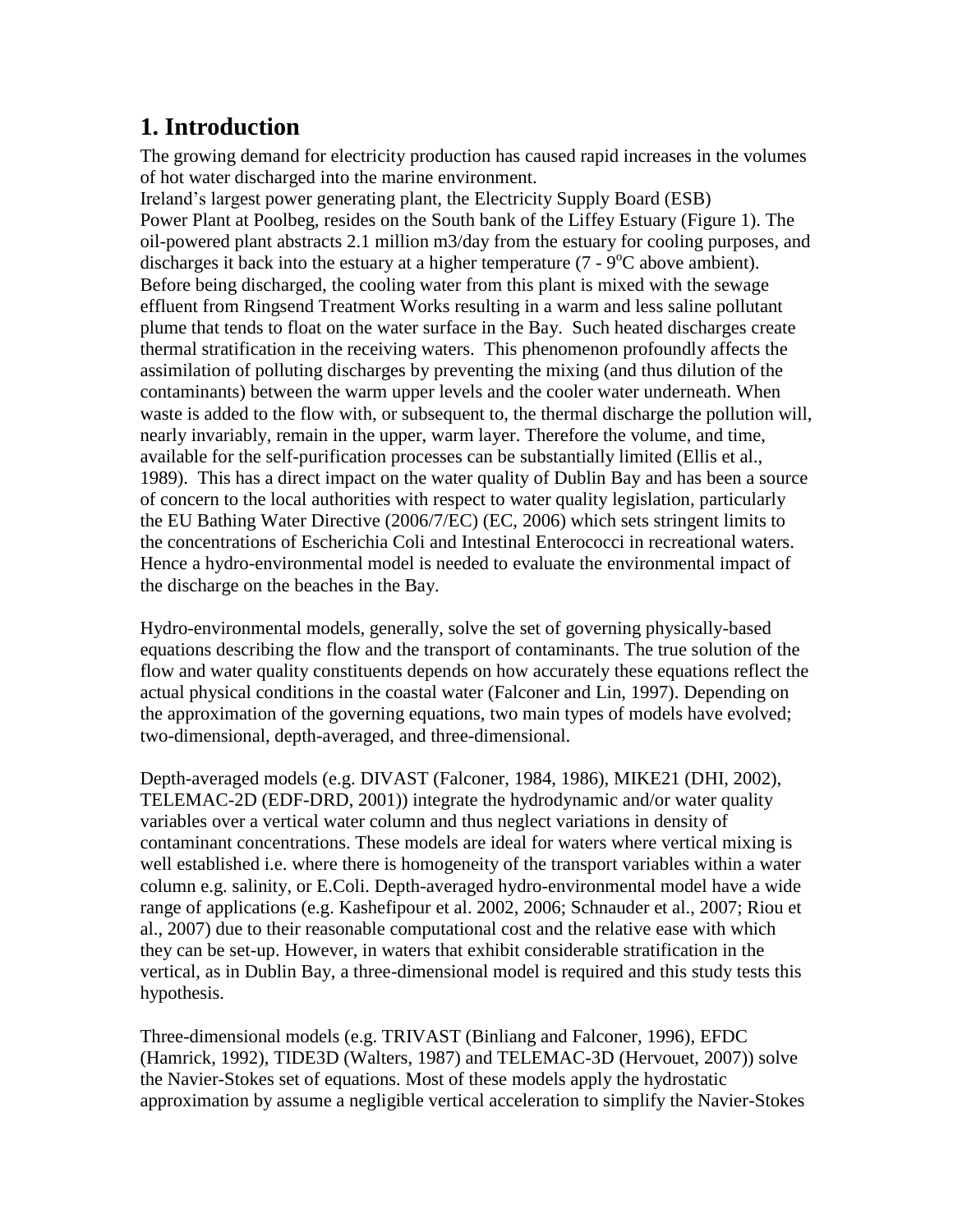equations. Moreover, most of three-dimensional models simulate the mass transport of active tracers (i.e. tracers that influence water density e.g. temperature, salinity and sediments) and incorporate their effect on the flow hydrodynamics. This feature favours the use of such models in stratified environments such as waters that receive cooling water discharges (e.g. Kolluru et al., 2003, Hamrick and Mills, 2000, and Marcos et al, 1997), thermal stratification in lakes and estuaries (e.g. Ji et al., 2007 and Kopmann and Markofsky, 2000), and sediment transport (e.g. Chao et al, 2008, Bai et al., 2003, and Falconer and Lin, 1997).

A number of depth-averaged models have been applied to simulate the water quality of Dublin Bay (e.g. Hussey, 1996; Dowley and Qiang, 1992). However these modelling attempts neglected the effect of thermal discharges from the ESB Plant. This study presents the first attempt to simulate the density-driven flow and E.Coli fields using a three-dimensional model in Dublin Bay using the TELEMAC modelling system.

The TELEMAC modelling suite, developed by the National Laboratory of Hydraulics and Environment (LNHE) of Electricité de France (EDF) was selected for the purpose of the study. The system is based on the finite element method and uses an irregular grid that facilitates selective refinement to better represent boundaries, and small scale features such as discharge outfalls, etc. Moreover, the hydrodynamic model TELEMAC-3D model has a number of powerful features: for example, including the effect of density on hydrodynamics, treatment of tidal flats, boundary-fitting (sigma transformation) method for vertical discretisation, all of which may be required in a model of Dublin Bay.

In this paper, Section 2, outlines the main equations of TELEMAC-3D and the water quality model SUBIEF-3D. Section 3 describes the study area, followed by a description of the model set-up for the study area. The results for the hydrodynamic and water quality simulations are presented in Section 5. The conclusions of the work are summarised in Section 6.

## **2. Hydro-environmental Model**

## *2.1 Three-dimensional Hydrodynamics: TELEMAC-3D*

TELEMAC-3D (EDF-DRD, 1997a) solves the full set of the Navier-Stokes equations describing free-surface transient flow and has a wide range of applications e.g. estuaries, streams, lakes, seas, and coastal waters.

### **2.1.1 Continuity and Momentum Equations**

The hydrostatic version of the Navier-Stokes equations is used in the current study (EDF-DRD, 1997a):

$$
\frac{\partial}{\partial t}(u) + u \frac{\partial}{\partial x}(u) + v \frac{\partial}{\partial y}(u) + w \frac{\partial}{\partial z}(u) \n= -\frac{1}{\rho_o} \frac{\partial}{\partial x}(p) + \frac{\partial}{\partial x}(v_H \frac{\partial}{\partial x}(u)) + \frac{\partial}{\partial y}(v_H \frac{\partial}{\partial y}(u)) + \frac{\partial}{\partial z}(v_Z \frac{\partial}{\partial z}(u)) + S_x
$$
\n(1)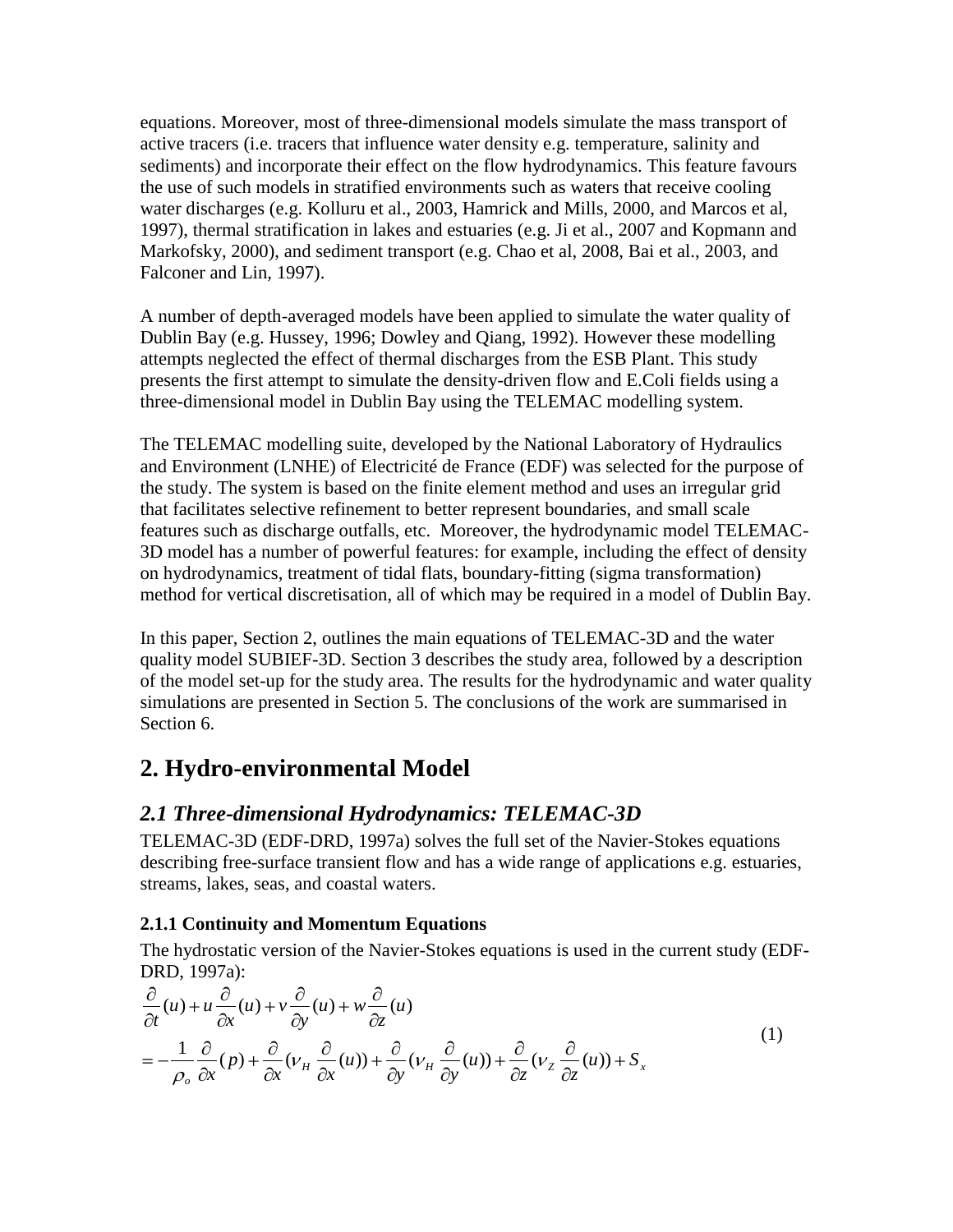$$
\frac{\partial}{\partial t}(v) + u \frac{\partial}{\partial x}(v) + v \frac{\partial}{\partial y}(v) + w \frac{\partial}{\partial z}(v)
$$
\n
$$
\frac{1}{\partial t} \frac{\partial}{\partial x} + \frac{\partial}{\partial y} \frac{\partial}{\partial y} + \frac{\partial}{\partial z} \frac{\partial}{\partial z} + \frac{\partial}{\partial z} \frac{\partial}{\partial z} + \frac{\partial}{\partial z} \frac{\partial}{\partial z}
$$
\n(2)

$$
= -\frac{1}{\rho_o} \frac{\partial}{\partial y} (p) + \frac{\partial}{\partial x} (\nu_H \frac{\partial}{\partial x} (v)) + \frac{\partial}{\partial y} (\nu_H \frac{\partial}{\partial y} (v)) + \frac{\partial}{\partial z} (\nu_z \frac{\partial}{\partial z} (v)) + S_y
$$

$$
p = p_{\text{atm}} + \rho_o g (Z - z) + \rho_o g \int_z \frac{\Delta \rho}{\rho_o} dz
$$
\n(3)

$$
\frac{\partial}{\partial x}(u) + \frac{\partial}{\partial y}(v) + \frac{\partial}{\partial z}(w) = 0
$$
\n(4)

Where, *x*, *y*, and *z* are the Cartesian axes, *u*, *v*, and *w* are the velocity components in the *x*, *y*, and *z* directions *(m s<sup>-1</sup>)*, *t* is the time in seconds, *Z* is the water surface elevation *(m)*, *p* is the pressure  $(N m^2)$ ,  $\rho_0$  and  $\Delta \rho$  are the reference density and variation in density respectively *(kg m<sup>-3</sup>)*, *g* is the gravitational acceleration (*m s<sup>-2</sup>)*,  $S_x$  and  $S_y$  are source or sink terms (wind, Coriolis force, etc.)  $(m s<sup>2</sup>)$ ,  $v<sub>H</sub>$  and  $v<sub>Z</sub>$  are the velocity diffusion coefficients in the horizontal and vertical direction respectively  $(m^2 s^1)$ .

The shallow water equations (SWE) are obtained by depth-averaging the basic equations of Navier-Stokes resulting in the two-dimensional horizontal flow equations of TELEMAC-2D.

#### **2.1.2 Mass Balance Equation of Temperature and Salinity**

The mass-balance of each tracer, transported by the water, (e.g. temperature and salinity in this study) is represented by the following equation (EDF-DRD, 1997a):

$$
\frac{\partial}{\partial t}(C) + u \frac{\partial}{\partial x}(C) + v \frac{\partial}{\partial y}(C) + w \frac{\partial}{\partial z}(C) = \frac{\partial}{\partial x}(v_{HC} \frac{\partial}{\partial x}(C)) \n+ \frac{\partial}{\partial y}(v_{HC} \frac{\partial}{\partial y}(C)) + \frac{\partial}{\partial z}(v_{ZC} \frac{\partial}{\partial z}(C)) + Q_{C}
$$
\n(5)

where *C* is the concentration of the tracer (temperature or salinity),  $Q_C$  is the tracer source or sink term (tracer unit), and *ν<sub>HC</sub>* and *ν<sub>ZC</sub>* are the tracer diffusion coefficients in the horizontal and vertical directions respectively  $(m^2 s^1)$ .

#### **2.1.3 Density as a function of Temperature and Salinity**

In this study, the tracer mass balance, equation (5) is used to compute the values of temperature and salinity every timestep at each node of the computational domain. The effect of these tracers on the water density is described by (Hervouet, 2007):

$$
\rho = \rho_o [1 - (\hat{T} - T_o)^2 \times 7 - 750S \frac{1}{2} 10^{-6}]
$$
\n(6)

with  $\rho_o$  = 999.972 *kg m<sup>-3</sup>* (reference density) and  $T_o$  = 4 <sup>o</sup>C (reference temperature). Hence the density variation ( $\rho$  - $\rho_o$ )  $\rho_o$  ( $\Delta \rho / \rho$  in Equation 3) can be computed.

#### **2.1.4 Wind Effect**

Wind effects are simulated by TELEMAC-3D (EDF-DRD, 1997a) as a two-dimensional condition at the water surface.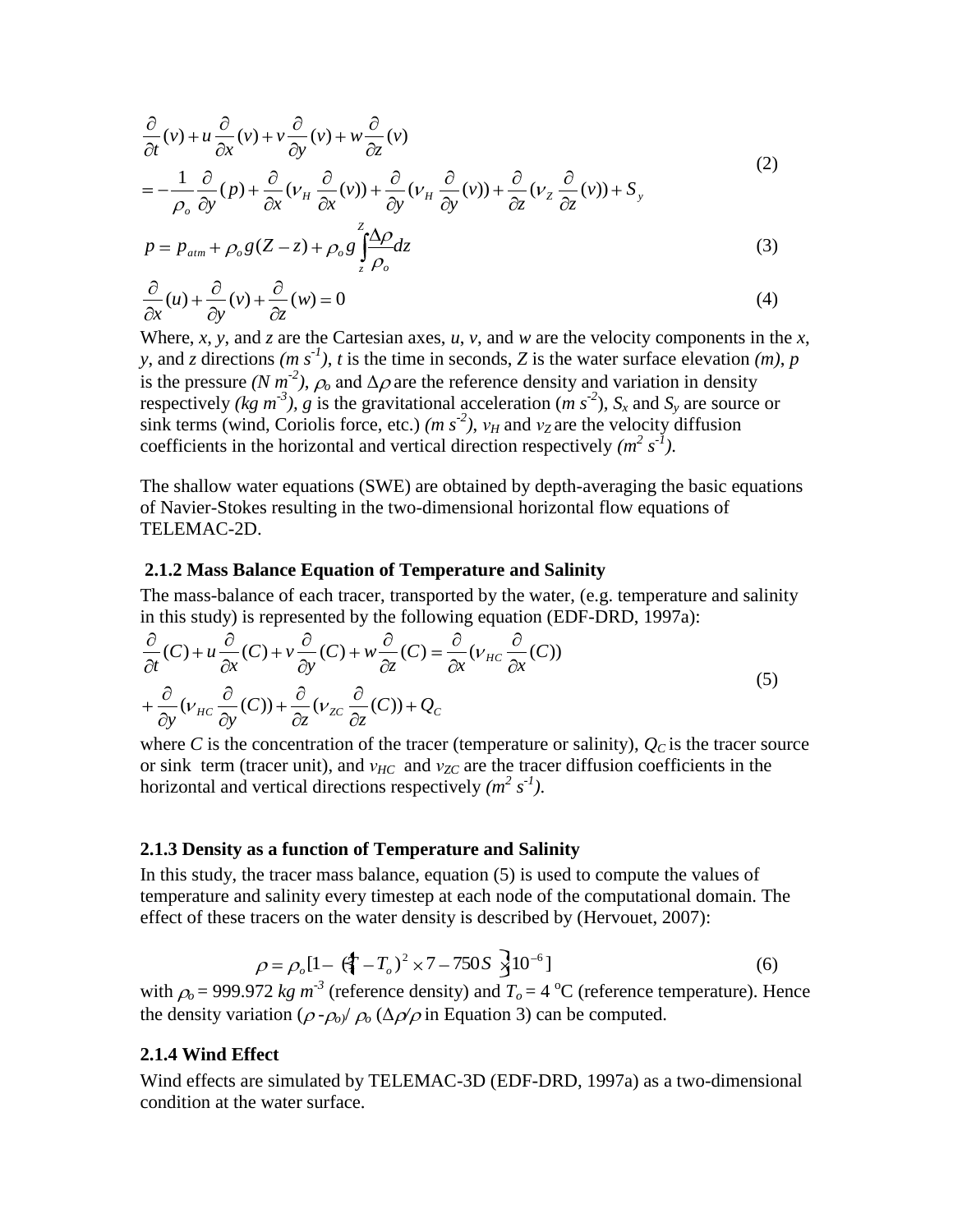$$
\nu H \frac{\partial \overrightarrow{u_H}}{\partial n} = \frac{\rho_a}{\rho} a_w \vec{w} ||\vec{w}|| \tag{7}
$$

where  $u_{\mu}$  is the horizontal velocity at the water surface and w is the wind velocity  $10m$ above the water, the wind stress coefficient  $a_w$  is computed from a formula suggested by the Institute of Oceanography, United Kingdom (Flather, 1976)

#### *2.4 Water Quality Model: SUBIEF-3D*

The three-dimensional water quality model SUBIEF-3D (Luck and Guesmia, 2002) was used to simulate the transport and fate of E.Coli discharged from the Ringsend Treatment Works.

SUBIEF-3D takes as an input the hydrodynamics of TELEMAC-3D or TELEMAC-2D. The model can neither compute nor update hydrodynamics and therefore the quality of the results strongly depends on the quality of the hydrodynamic calculation carried out beforehand.

SUBIEF-3D calculates the concentrations of E. Coli according to the following mass transport equation:

$$
\frac{\partial (EC)}{\partial t} + u \cdot \nabla (EC) = div(\vec{K} \cdot \nabla (EC)) - k_d EC
$$
\n(8)

where *EC* is the concentration of E.Coli (*cfu/l*), *K* is the dispersion coefficient  $(m^2/s)$ ,  $\vec{u}$ is the flow velocity  $(m/s)$ , and  $k_d$  is the E.Coli decay rate  $(s<sup>-1</sup>)$ .

The decay of E.Coli is generally defined in terms of *T<sup>90</sup>* which is the time during which the original E.Coli population would be reduced by *90%*. The relationship between *T<sup>90</sup>* (days) and  $k_d$  ( $d<sup>-1</sup>$ ) is as follows:

$$
T_{90} = \frac{2.303}{k_d} \tag{9}
$$

Falconer and Chen (1996) reported that the decay value for E.Coli was typically in the range of 0.05 - 4.0d<sup> $^{-1}$ </sup>. Bowie et al. (1985) gives values of coliform decay rates used in modelling studies in the US. A range of  $0.48 - 8.0d^{-1}$  was used in estuaries. Also Chapra (1997) estimate the base mortality of coliforms and give the decay rate in saline waters as 1.4d−1, considerably higher than their value for freshwaters 0.8d−1 . Fujioka *et al* (cited in Thomann and Mueller (1987)) have reported that for faecal coliform the decay rate was in a range of  $37-110 \text{ day}^{-1}$  in seawater and for sun-light conditions. The faecal coliform decay rate was also reported in the range of 0.0 to  $6.1 \text{ day}^{-1}$  for different conditions of salinity and sunlight.

In practice, the coliform decay rate can be affected by several environmental factors such as light intensity, water temperature, salinity, suspended solids, pH, etc. (Chapra, 1997; Kashefipour et al., 2006, 2002). However, since the aim of the current study is to study the difference in modelling the transport of E.Coli when using three-dimensional or depth-averaged hydrodynamics, a constant decay rate of E.Coli was employed in all models to ensure comparable E-Coli decay conditions for both the 2D and 3D models. This removes the decay rate as a confounding variable in the model comparisons.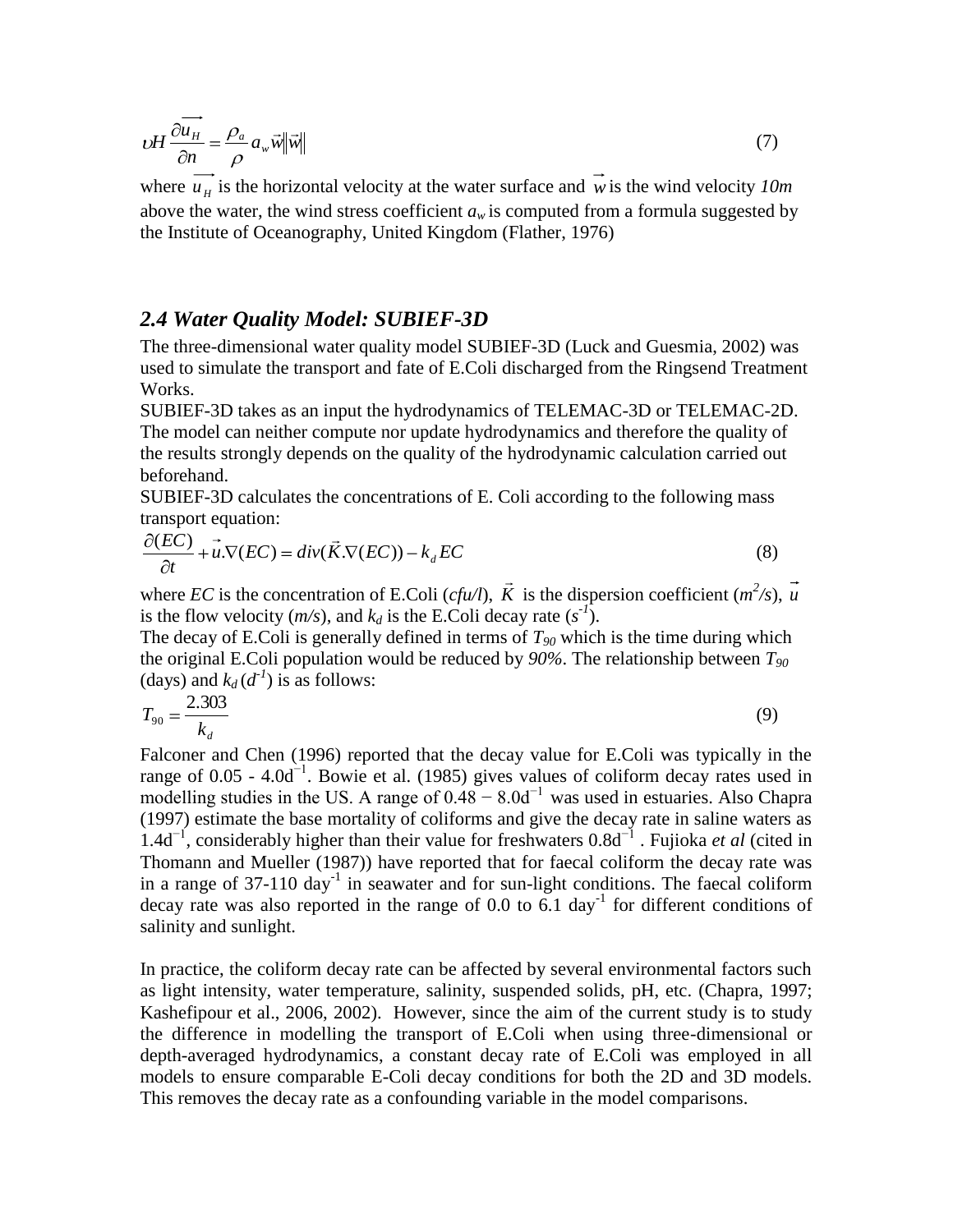## **3 Study area**

Dublin Bay, located on the east coast of Ireland (Figure 1), is bounded by the rocky headlands of Howth Head and Dalkey. It is about 10 *km* wide at its mouth and has an area of about 100 *km<sup>2</sup>* . The bed of the bay slopes gently seawards from low water to a depth of about 12 *m*, thereafter it slopes more steeply to reach 20-25 *m* approximately on the line between the headlands. Both the north and south sides of the bay have rocky shores, but Howth Head extends slightly further seaward. The mouth of the bay is effectively aligned at 20° to the principal line of the east coast of Ireland and hence to the tidal currents.

Dublin Bay has a high recreational and heritage value. Adjacent to Dublin, the largest and the most populated (approximately 1,190,000) city in Ireland, it is one of the largest amenity areas in Ireland with a variety of water- and land-based activities (swimming, sunbathing, sailing, canoeing, rowing, walking, etc.). It is the focus of the coastaloriented recreational demands arising from almost one third of Ireland's population (Central Statistics Office, 2006) and is within easier reach of more people than is any other aquatic amenity in Ireland.

The Bay also has a rich heritage of ecosystems within it and around its margins, including ten wildlife habitats within the bay of exceptional scientific and research interest (Environmental Research Unit, 1992).

#### **Figure (1) here**

Two main structures lie on the south bank of the Liffey Estuary; the Ringsend Wastewater Treatment Works and the Electricity Supply Board (ESB) power generating plant at Poolbeg. Until 2003, the wastewater at Ringsend Treatment Plant received preliminary (grit separation) and primary (primary sedimentation) treatment before being discharged into Dublin Bay. During the Dublin Bay Project in 2003, a pumping station was built at Sutton (Figure 1) and a 10.5km submarine pipe was laid under the Bay to bring wastewater from the north Dublin pumping station to Ringsend. In addition, the treatment plant was expanded to cater for a population equivalent of 1.7 million. It was upgraded to include secondary and tertiary treatment (ultraviolet disinfection during the bathing season), to meet the standards of the EU Bathing Water Directive (EC, 2006).

The ESB plant which is the largest power plant in Ireland is powered by gas and oil and has an installed capacity of 1020 *MW*. The steam-driven generating equipment requires 24.2  $m^3 s^1$  of once-through seawater to cool the heat exchanger and discharges the heated water into the estuary at a temperature of 7-9  $^{\circ}$ C above ambient. Before being discharged (approximately 120m upstream the discharge weir), the cooling water from this plant is mixed with the sewage effluent from Ringsend Treatment Works. This results in a pollutant plume that is warm and less saline than seawater and remains buoyant on its surface. The stratification in the Estuary is increased by fresh water inflow from the Liffey River. The mixing of the plume is further complicated by the tidal currents which transport the plume into and out of the Liffey Estuary. These density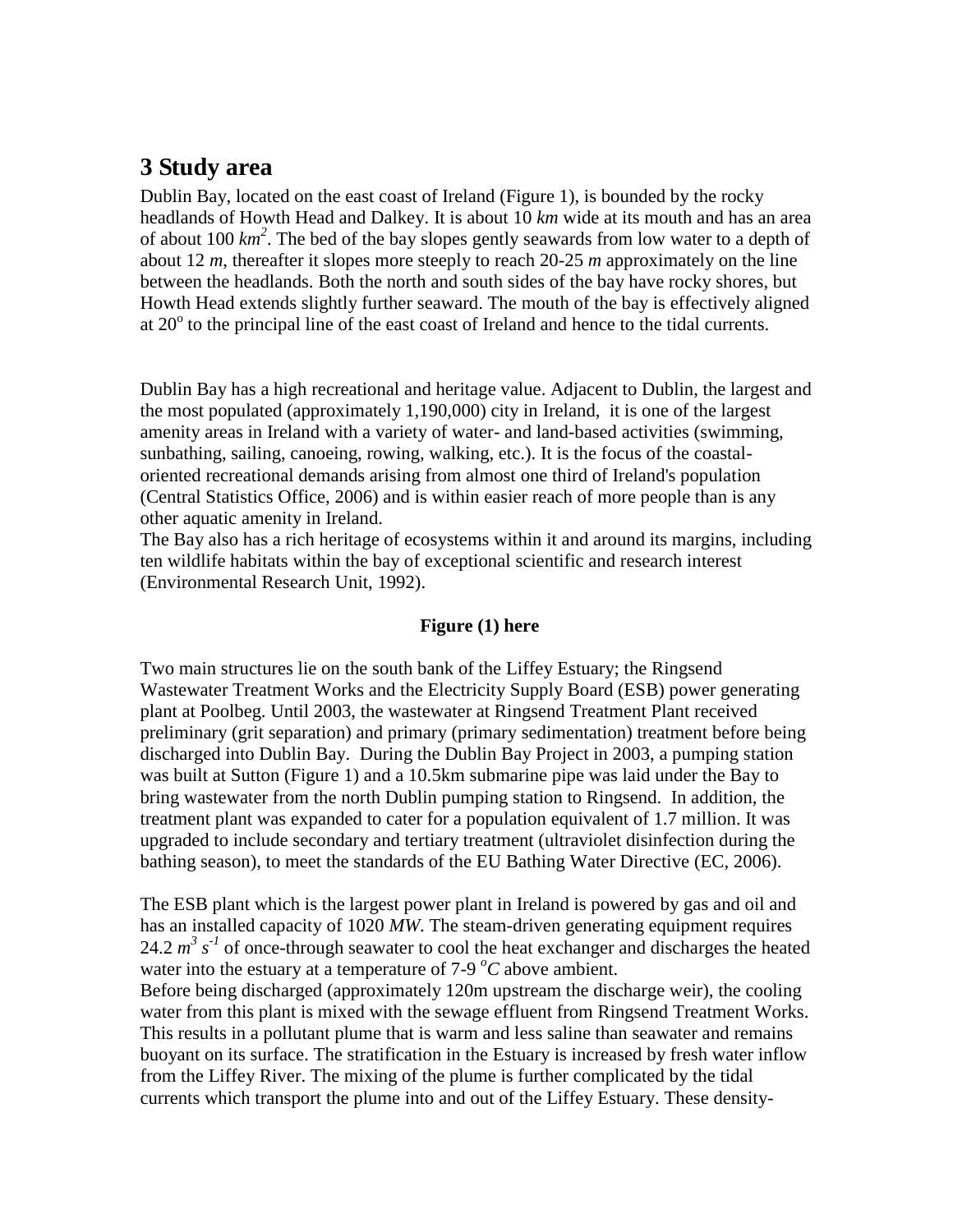driven processes have a direct impact on the water quality of Dublin Bay and hence a three-dimensional hydro-environmental model was set-up.

## **4 Methodology**

## *4.1 Modelling Approach*

The modelling is done in a two-step procedure with the two main components, hydrodynamics and water quality, externally-linked. First the hydrodynamic model is constructed and run to provide hydrodynamic variables (water surface elevations and velocities) that are then used to calculate the transport and decay of E.Coli in a water quality simulation.

The three-dimensional hydrodynamic model TELEMAC-3D was set-up and calibrated for Dublin Bay using a mean neap tidal cycle for a number of reasons: (i) given the long computation time necessary for a three-dimensional model, it was impractical to simulate a full lunar cycle to facilitate a complete comparison, in comparison to a mean spring tide, the neap tide is regarded as a worst case scenario for environmental impact due to water-borne contaminants, and (iii) availability of velocity measurements on days which had a tidal range of a mean neap tide (1.9m).

The hydrodynamic model was calibrated by varying the bottom friction (Chezy formula). A value for the bottom friction was applied to the bottom and the model was run for a warm-up period of three mean neap tidal cycles after which the model demonstrated a quasi-steady state. It was then run for a fourth cycle to produce outputs for comparison with velocity measurements. The model outputs were water velocity at the five planes of the three-dimensional model.

The available data for comparison with the model (Table 1) consisted of neap tide velocity measurements (taken on days which had a tidal range of approximately 1.9 *m*) at eight locations (locations H1-H8 in Figure 1). The data was split into two sets. The first set (time series of water speed and direction at locations H1 -H4) was used for model calibration while the remaining set (measurements at locations H5-H8) was used to validate the model.

The calibrated three-dimensional hydrodynamic model was then re-run to simulate a number of wind scenarios in order to investigate the effect of wind forcing on the transport of E.Coli in coastal waters. Depth-averaged hydrodynamics of TELEMAC-2D were produced for the same wind scenarios in order to facilitate the comparison with the three-dimensional simulations.

The SUBIEF-3D model was set-up to simulate the conditions on July  $14<sup>th</sup>$ , 2005 on which measurements of E.Coli at the both Ringsend Treatment Works and location WQ (Figure 1) were available. Tidal conditions on July  $14<sup>th</sup>$ , 2005 corresponded to a mean neap tidal cycle of a range of 1.92m, therefore the SUBIEF-3D model used the hydrodynamics of the calibrated TELEMAC-3D model.

The water quality simulation was run for 9 neap tidal cycles to ensure that any influences of the initial conditions were eliminated.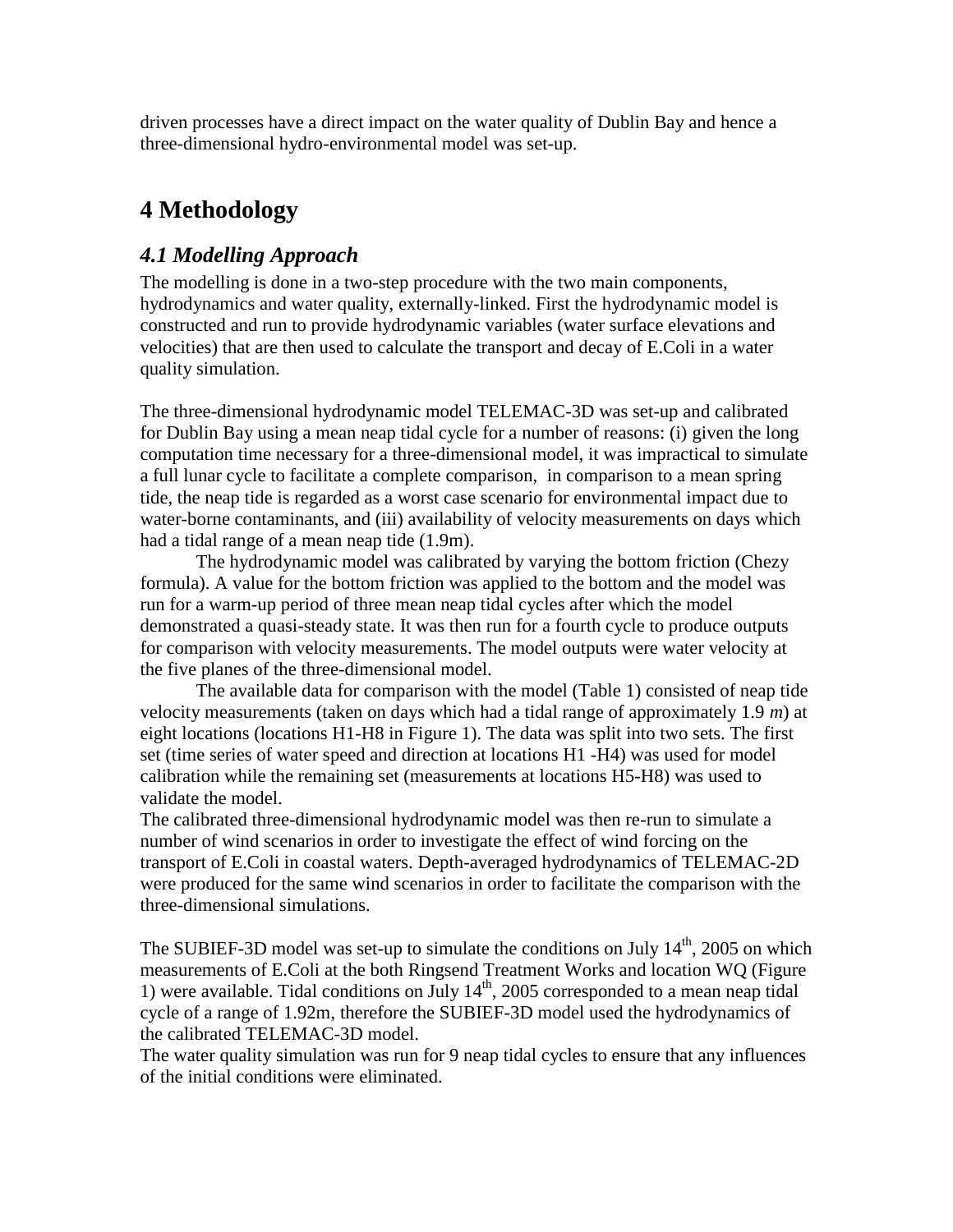For each of the wind scenarios simulated by TELEMAC-3D (and TELEMAC-2D), a SUBIEF-3D model was set-up to simulate the transport and fate of E.Coli. This exercise aimed to compare the effect of hydrodynamics on the prediction of E.Coli in the Bay.

## *4.2 Model domain and mesh*

The Dublin Bay model extends a distance of 29.5 *km* in the east-west direction and a distance of 38.5 *km* in the north-south direction (Figure 2).

Its finite element mesh was constructed using the mesh generator MATISSE of the TELEMAC modelling system (EDF-DRD, 1998).

The mesh has 43,742 elements and 23,503 nodes with a mesh size ranging from *750m* at the open sea boundary to *12.5m* around the discharge outfall.

The vertical grid of the Dublin Bay model was constructed by repeating the horizontal mesh 5 times over the vertical to produce a 5-layer model. The horizontal planes of the mesh were positioned at bottom and the water surface and at depths 0.1, 0.3, 0.5, and 0.7 times the water depth.

When water quality simulations are based on the hydrodynamics of TELEMAC-3D, SUBIEF-3D applies the exact level of discretisation as TELEMAC-3D (i.e. it uses the same vertical and horizontal mesh). When the calculations are based on depth-averaged hydrodynamics of TELEMAC-2D, the two-dimensional grid is repeated over the vertical to form the number of required layers.

The SUBIEF-3D model was run on the same domain and mesh of TELEMAC-3D.

### **Figure 2 about here**

| Taine T. Dala wurtes                     |                                             |  |  |  |  |  |
|------------------------------------------|---------------------------------------------|--|--|--|--|--|
| Data Type                                | <b>Source Details</b>                       |  |  |  |  |  |
| Bathymetric data (for the development of | Previous studies Bathymetric surveys,       |  |  |  |  |  |
| the mesh in MATISSE)                     | and Admiralty Charts (Hussey, 1996;         |  |  |  |  |  |
|                                          | Dowley and Qiang, 1992; UKHO, 1999a,        |  |  |  |  |  |
|                                          | 1999b).                                     |  |  |  |  |  |
| Hydrodynamic data: velocity              | $*$ Points H1-H4 (Figure 1):                |  |  |  |  |  |
| measurements (for model calibration)     | Measurements spanned full neap and          |  |  |  |  |  |
|                                          | spring tides, taken at five depths in the   |  |  |  |  |  |
|                                          | water column.                               |  |  |  |  |  |
|                                          |                                             |  |  |  |  |  |
|                                          | * Points H5-H8 (Figure1):                   |  |  |  |  |  |
|                                          | Measurements spanned full neap and          |  |  |  |  |  |
|                                          | spring tides, taken at two depths in the    |  |  |  |  |  |
|                                          | water column.                               |  |  |  |  |  |
| Temperature and Salinity data (for       | * Points T1 and T2 in the Estuary           |  |  |  |  |  |
| hydrodynamic model)                      | (Figure1): Depth profile of temperature     |  |  |  |  |  |
|                                          | and salinity taken at different stages of a |  |  |  |  |  |
|                                          | neap tidal cycle.                           |  |  |  |  |  |
| Water Quality data: E.Coli measurements  | * Point WQ (Figure 1):                      |  |  |  |  |  |

### **Table 1: Data Sources**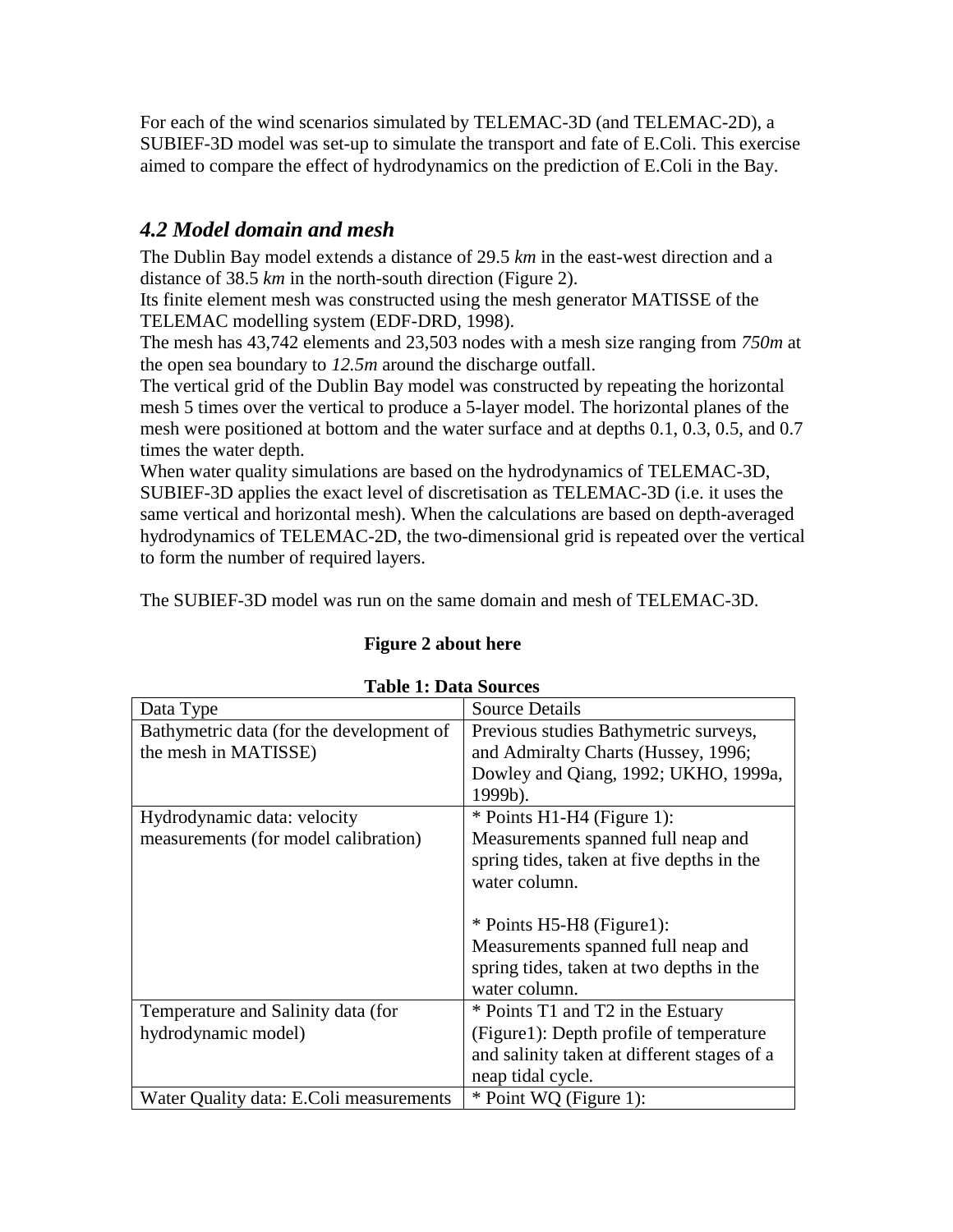| on July $14^{\text{th}}$ , 2005 (for model<br>comparison) | Measurements of E.Coli concentration<br>spanning a neap tidal cycle, taken at the<br>water surface.                                               |  |
|-----------------------------------------------------------|---------------------------------------------------------------------------------------------------------------------------------------------------|--|
|                                                           | * Ringsend Sewage Treatment Works:<br>Measurements of E.Coli concentration<br>and flow (on the sampling day), obtained<br>from local authorities. |  |

## *4.3 Initial and Boundary Conditions*

### **4.3.1 Hydrodynamic Model**

Initial conditions describe the state of the model at the start of the simulation. The Dublin Bay model was initiated using a fixed initial condition or "cold start" in which water in the model domain was assumed to be initially at rest (i.e. zero flow component values and a still water surface elevation at mean sea level). Background values of  $16^{\circ}$ C and 34PSU were imposed for temperature and salinity respectively.

Five types of boundary conditions were used in the Dublin Bay Model (Figure 2): **(i) Open sea boundaries:** Time varying tidal elevations at the north and south boundaries were imposed (Hussey, 1996).

Measurements from gauges in Dublin Bay identified  $M_2$ ,  $S_2$ ,  $N_2$ ,  $K_2$ ,  $K_1$ , and  $O_1$  as the constituents with the largest amplitudes (amplitudes greater than 10 *mm*) (Mansfield, 1992; Hussey, 1996) so these constituents were used to drive the open sea boundary conditions of the hydrodynamic model.

**(ii) Coastline:** is where the water level intersects the bathymetry. No flow is allowed across this type of boundaries and friction governs the relation between velocity and its gradient along the boundary wall.

**(iii) Eastern seaward boundary:** This is treated as a mirror-type boundary where water is allowed to flow along/parallel to the boundary but not across it.

This was a reasonable assumption as flow observations and current-meter measurements close to the boundary confirm that the tidal flow pattern in this area is predominantly in the north-south direction.

(iv) Inflow boundary: Discharges of 12.4 and 24.2  $m^3 s^{-1}$  were imposed at the boundary of the Liffey River and ESB outfall at Poolbeg respectively. The values of temperature and salinity at the inflow boundaries are presented in Table 2 below.

**(v) Bottom:** No flow is allowed through this boundary. A uniform Chezy friction coefficient is imposed at the bottom, the value of which was determined by model calibration (Section 5.1).

Table 2: Boundary Conditions of Temperature and Salinity (TELEMAC-3D model)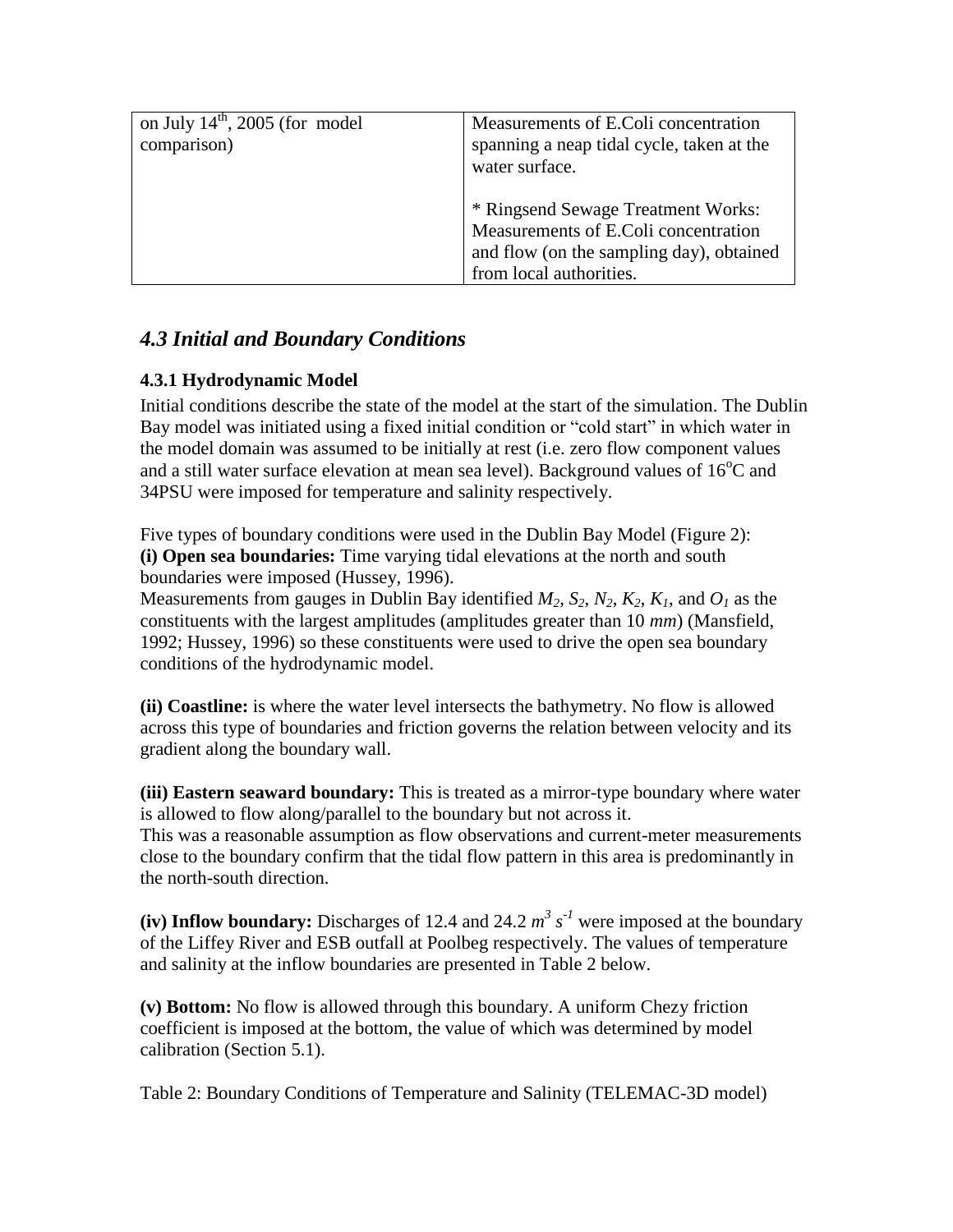|                              | Discharge<br>$(m^3)$ | Temperature<br>$\sqrt{10}$  | Salinity<br>PSU              |
|------------------------------|----------------------|-----------------------------|------------------------------|
| <b>Ambient Conditions</b>    |                      | 16.0                        | 34.0                         |
| <b>Liffey River Boundary</b> | 12.42                | 16.0                        |                              |
| <b>ESB</b> Outfall           | 24.2                 | $21.0 \,(\Delta T^* = 5.0)$ | $30.0 \, (\Delta S^* = 4.0)$ |

\*Δ*T* and Δ*S* denote the excess in temperature or deficit in salinity relative to ambient conditions in the Bay.

### **4.3.2 Water Quality Model**

As an initial condition, it was assumed that there was no E.Coli in the model domain. This was reasonable assumption since the duration of the "run up" simulation is long enough (9 tidal cycles i.e.4.5 days) to diminish the effect of residual E.Coli at the start of the computation.

The model inflow boundaries are:

- (i) Ringsend Treatment Works: The effluent from Ringsend STW is the major source of coliforms to Dublin Bay. A boundary concentration of E.Coli was prescribed at the ESB outfall (Table 1). The measured E.Coli concentration was diluted by a factor of 8 to account for the dilution of the effluent by the cooling water from the ESB power generation plant at Poolbeg.
- (ii) Liffey River: Water quality measurements (Wilson, 2003) have shown that the Liffey catchment contribution of E.Coli (at average flow conditions) is less than 1% of the total load to the Bay. Furthermore, no storms or heavy rainfall events have preceded the week of the sampling day (the conditions of which are simulated herein) and thus it was reasonable to ignore the riverine input of E.Coli into the Bay for this comparison.

## *4.4 Wetting and Drying of Coastal Zones*

Two options for the treatment of wetting and drying are available in TELEMAC-3D (EDF-DRD, 1997b): (i) correction of water surface gradient in which, the identification of tidal flats and correction of the terms rendered inappropriate by the absence of water (e.g. the gradient of the free surface) is carried out, and (ii) masking of nodes technique which involves the removal of tidal flats or areas from the computation when a predefined water depth is reached. The exposed elements still form part of the mesh but do not contribute to the computation. Bedri (2007) compared these two options for the Dublin Bay model and showed that the masking of dry nodes provided a better massbalance and representation of tidal flats and than the correction of gradients method. Therefore the masking technique was adopted in the current study.

TELEMAC-3D offers two options for the treatment of tracers (temperature and salinity here) on re-wetted zones: (i) "Force to zero" in which the value of a tracer's concentrations at a dry node is set to zero upon re-wetting, and (ii) "Value before Masked" in which the concentration before masking is retained while the node dries and re-wets. Here the second option "value before masked" was applied to avoid the occurrence of freshwater plumes upon re-wetting of the masked area.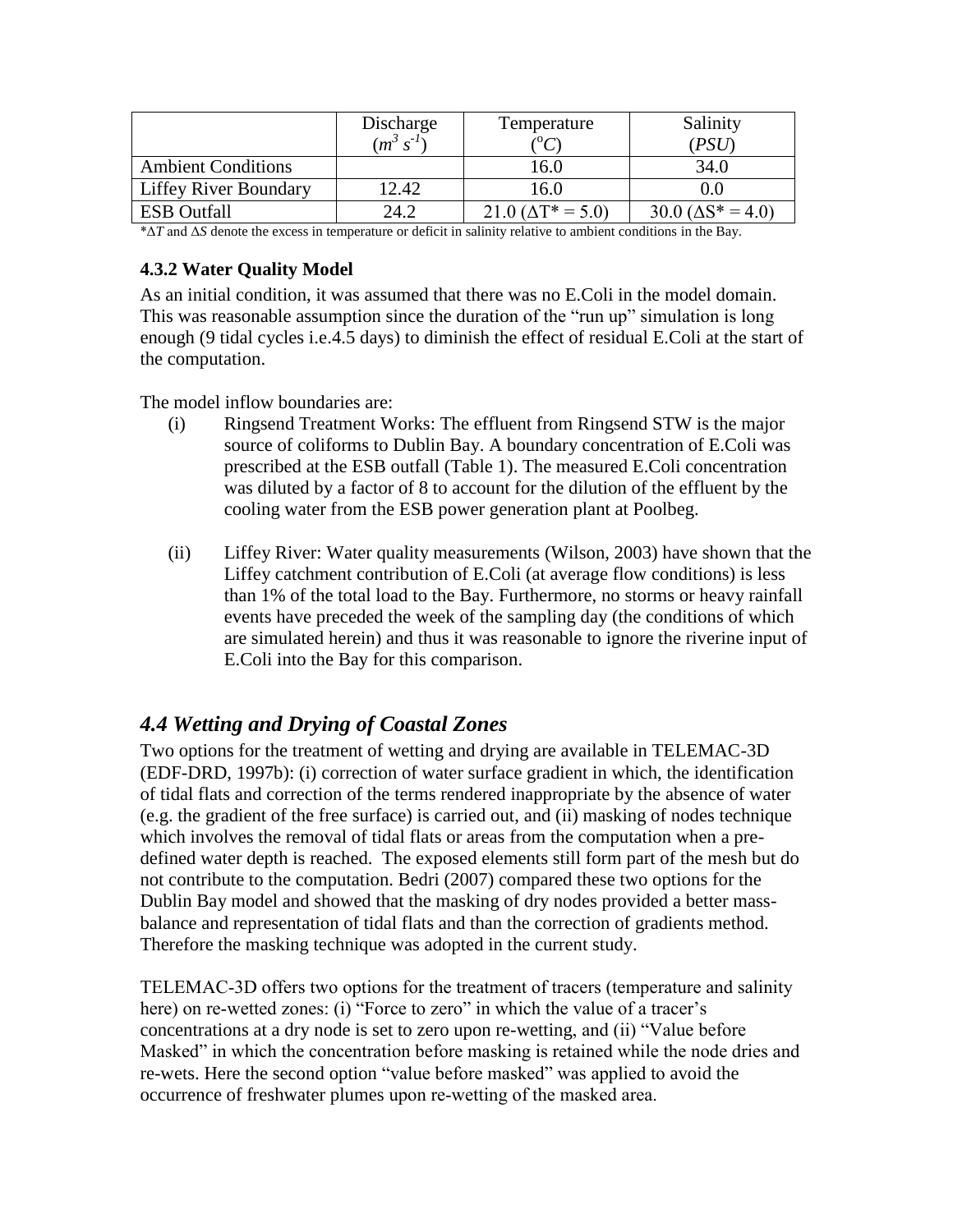SUBIEF-3D (Luck and Guesmia, 2002) also offers the same two options as TELEMAC-3D "Force to Zero" and "Value before Masked".

The second option "Value before Masked" was also applied to the E.Coli at the tidal zones in the model. By retaining the concentrations of E.Coli at re-wetted elements, discrepancies in the E.Coli mass-balance are avoided.

## *4.6 Modelling Scenarios*

Hydrodynamic and water quality scenarios were simulated to (i) study the effect of wind direction on the dispersion of E.Coli, and (ii) demonstrate the variance in simulated E.Coli distribution when using depth-averaged or three-dimensional hydrodynamics in the case of Dublin Bay where conveyance of contaminants are effected by the densitydriven flow.

The calibrated neap tide TELEMAC-3D and TELEMAC-2D models were used to simulate four hydrodynamic scenarios:

- (i) a baseline scenario in which the effect of wind was neglected and
- (ii) three scenarios in which the wind had the same magnitude but varying directions (Table 3). These scenarios intended to demonstrate the effect of wind direction on the water velocities at the water surface.

The wind magnitude, obtained from (ref), was that of the average wind speed over the bathing season for the years 19??. The selected wind directions for the hydrodynamic simulations are the most frequent directions according to historical records of wind speed and direction at the Dublin Airport Weather station.

To facilitate the comparison with depth-averaged hydrodynamics, the four scenarios were repeated using TELEMAC-2D.

| Hydrodynamic | Hydrodynamic | Wind          | <b>Wind Direction</b> | Corresponding Water     |
|--------------|--------------|---------------|-----------------------|-------------------------|
| Scenario     | Model        | Speed $(m/s)$ |                       | <b>Quality Scenario</b> |
| HYD3D-W0     | TELEMAC-3D   |               |                       | WQ3D-W0                 |
| HYD3D-W1     | TELEMAC-3D   | 4.3           | SW (south westerly)   | WQ3D-W1                 |
| HYD3D-W2     | TELEMAC-3D   | 4.3           | SE (south easterly)   | WQ3D-W2                 |
| HYD3D-W3     | TELEMAC-3D   | 4.3           | NE (north easterly)   | WQ3D-W3                 |
| HYD2D-W0     | TELEMAC-2D   |               |                       | WQ2D-W0                 |
| HYD2D-W1     | TELEMAC-2D   | 4.3           | SW (south westerly)   | $WQ2D-W1$               |
| HYD2D-W2     | TELEMAC-2D   | 4.3           | SE (south easterly)   | WQ2D-W2                 |
| HYD2D-W3     | TELEMAC-2D   | 4.3           | NE (north easterly)   | WO2D-W3                 |

**Table 3: Hydrodynamic and Water Quality model scenarios**

For each of the simulated wind scenarios by TELEMAC-3D and TELEMAC-2D (Table 3), a corresponding SUBIEF-3D model was set-up to simulate neap tide mass transport of E.Coli. The distribution of E.Coli of the eight runs was compared. In all simulations the decay rate of E.Coli  $(T_{90})$  was constant in all runs (at a value of 18 hours).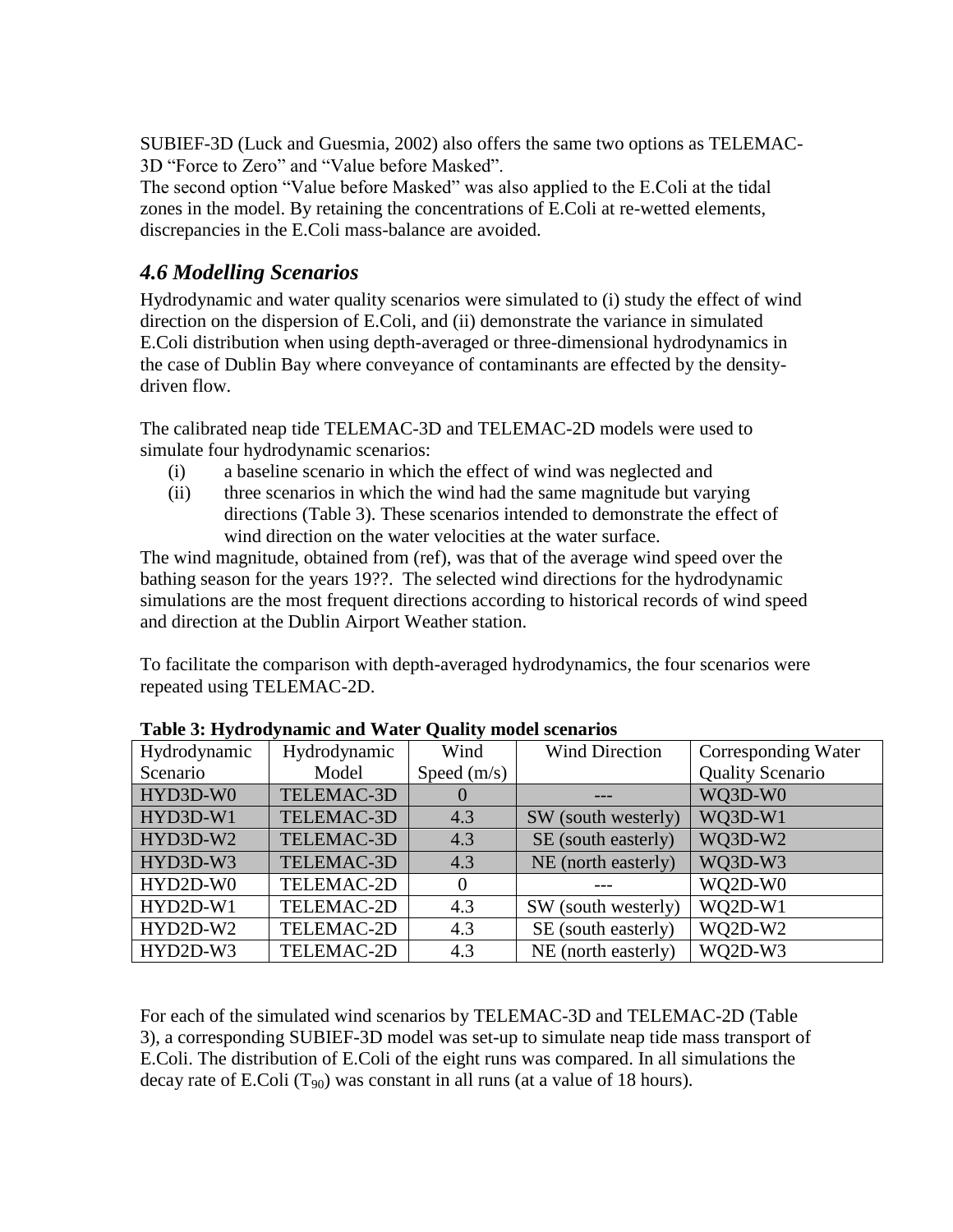## **5 Results**

## *5.1 Hydrodynamic Model Calibration: velocity*

Model calibration indicated that a Chezy coefficient of 50 produced the best match between model velocities and measurements.

The results for two representative points (Points H2 and H5 in Figure 1) are shown below.

*Station No. H2* The model satisfactorily replicated the general velocity pattern and fitted well to the second peak (maximum ebb) (Figure 3a). The model simulations at 0.3 of the water depth and at the bottom tended to fit well to most of the measurements. The model is reasonably a good match to the period three hours before high water. The absence of velocity measurements for most of the flooding tide made it impossible to assess the model performance at the flooding stage. The model failed to capture the residual currents (these are random velocities of small values that occur close to the time of turn of the tide, i.e. time of high water and low water, caused by the nonlinear interactions of tidal currents and irregular bathymetry) of the neap tide, the residual currents reached approximately  $0.1 \text{ m s}^{-1}$  while in the model they were zero. At this station the measured flow direction was approximately zero degrees (to the North) on the flood tide, and  $180^\circ$ on the ebb (to the South). The model showed identical current direction for all five water depths and they all replicated reasonably well the flow direction at this location in spite of a deviation in the direction during the ebb tide from south to south-west.

### **Figure 3 here**

*Station No. H5* The simulated current speed matched measurements on the ebb tide reasonably well (Figure 3b). There were insufficient measurements on the flooding stage, however the model estimates of the maximum flood were reasonably good. Residual currents were also adequately captured. The modelled velocity at 0.7\* water depth presented a fair match to current measurements at 3.05 *m* below water surface (water depth is 25.6 *m* at this location). The modelled velocity at 0.3 of the water depth considerably overestimated the near bottom measurements of the flood peak. Comparisons of the ebb stage showed that the modelled velocity at 0.5 of the water depth fit reasonably well to measurements taken at 3.05 *m* (??) below the surface and that the near-bottom simulation of velocity presented a good fit to measurements taken at 3.05 *m* (??) above the bottom.

The simulated flow direction also presented a reasonably good fit to measurements of flow direction during the ebb tide (where measurements were sufficient to carry out the comparison). The south east flowing currents during the ebb tide change direction to north east then north approximately at the time of low water. This flow pattern was well simulated by the model.

## *5.2 Hydrodynamic Model: Temperature and Salinity*

Measurements of temperature and salinity (shown as points in Figure 4) were taken close to the time of low water where stratification was expected to be greatest. The measured temperature close to the water surface was higher at Point T1 than at Point T2. This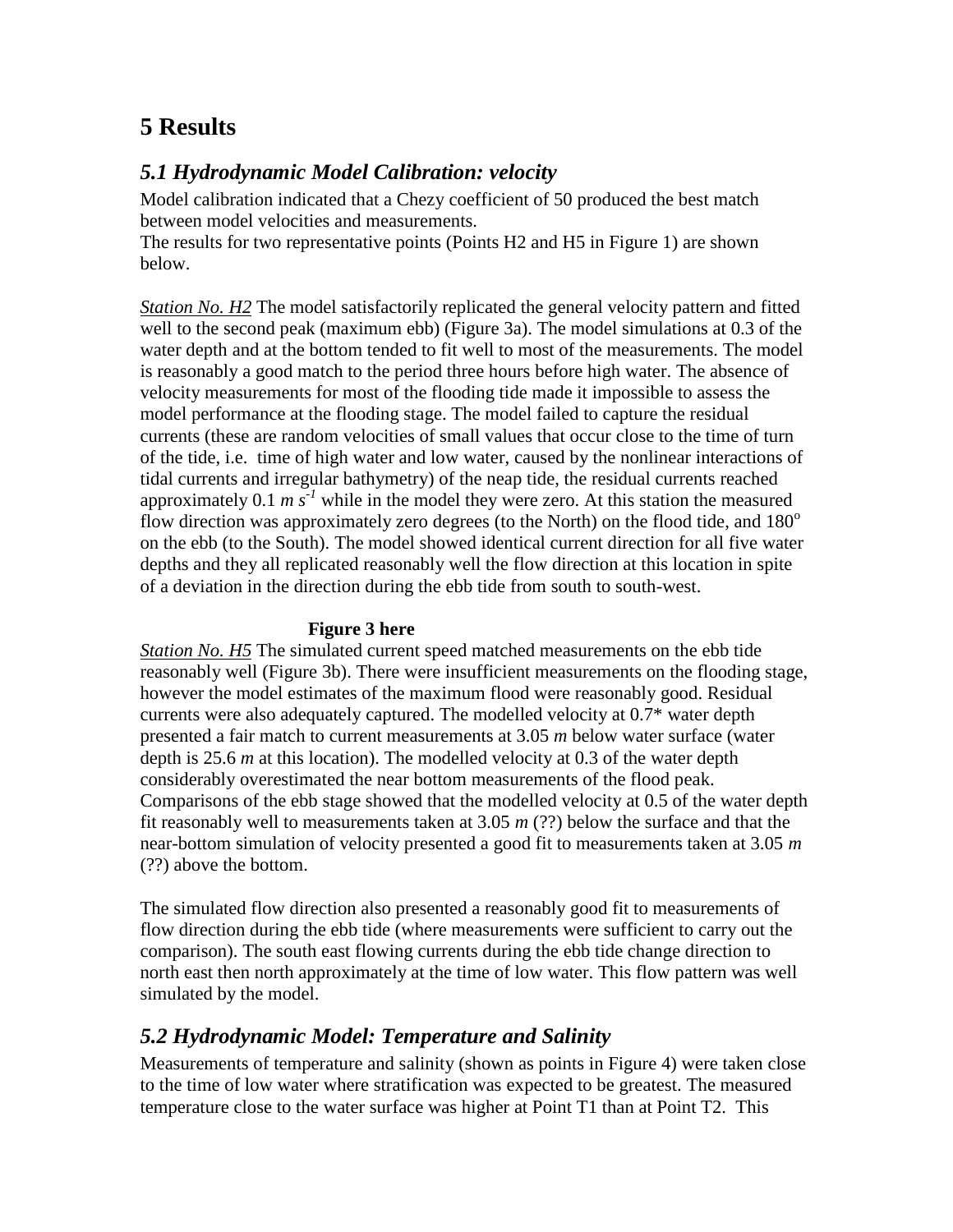indicates that the surface temperature decreases with distance towards the mouth of the estuary. Similarly, the salinity at the water surface at T1 was less than that at T2 suggesting that a greater degree of stratification is exhibited at T1 compared to T2.

The simulated TELEMAC-3D profiles of temperature and salinity are shown in Figure 4 as continuous lines. It can be observed that the simulated temperature and salinity give a satisfactory match to the measured profiles at T1 and T2. However, note that the simulated temperature and salinity fit the measurements for the lower half of the water column better than the upper half.

#### **Figure 4 here**

### *5.3 Water Quality Model: Effect of varying decay rate T90*

The calibration parameter of the water quality model is the E.Coli decay rate  $(T_{90}$  value). The effect of varying  $T_{90}$  on the simulated E.Coli concentrations was investigated. First a value for the decay rate  $T_{90}$  was selected ( $T_{90}=24$  hours) and the SUBIEF-3D model (based on the calibrated TELEMAC-3D hydrodynamics) was run for 9 tidal cycles to ensure that a quasi-steady state was reached. The model outputs of the last tidal cycle were then used for comparison with the measurements which consisted of concentrations of E.Coli taken at the water surface at location WQ. In search of a decay rate that matches the range of available measurements, the run was repeated while changing the value of  $T_{90}$  to 16, 12, 6, and 3 hours (Figure 5a). In all runs all numerical and physical parameters except the decay rate were kept constant.

The above runs were repeated with SUBIEF-3D based on the depth-averaged hydrodynamics of TELEMAC-2D (Figure 5b) using a higher range of  $T_{90}$  values (18-48) hours) in order to match measurements. When SUBIEF-3D computations are based on TELEMAC-2D hydrodynamics, the two-dimensional grid was repeated over the vertical 5 times to match the number of layers in TELEMAC-3D.

#### **Figure 5 here**

The lower decay rates (or higher values of  $T_{90}$ ) required by SUBIEF based on TELEMAC-2D can be explained by the fact that depth-averaged hydrodynamics cannot account for the higher velocities of the stratified layer at the water surface and therefore significantly underestimates the E.Coli delivery rate to the Bay. Hence the decay rate of E.Coli was decreased in order to match the range of observed E.Coli data. In contrast, three-dimensional hydrodynamics account for the buoyancy effects of the discharge from the ESB power plant at Poolbeg, the surface layers of the water travel at a faster speed than in the depth-averaged hydrodynamics resulting in a quicker delivery of pollutants to the Bay.

Note that the range of values used in the above runs  $(T_{90} = 3 - 48$  hours corresponding to 1.15/day to 18/day) are well within the range of decay rates for saline waters reported in the literature (see Section 2.4).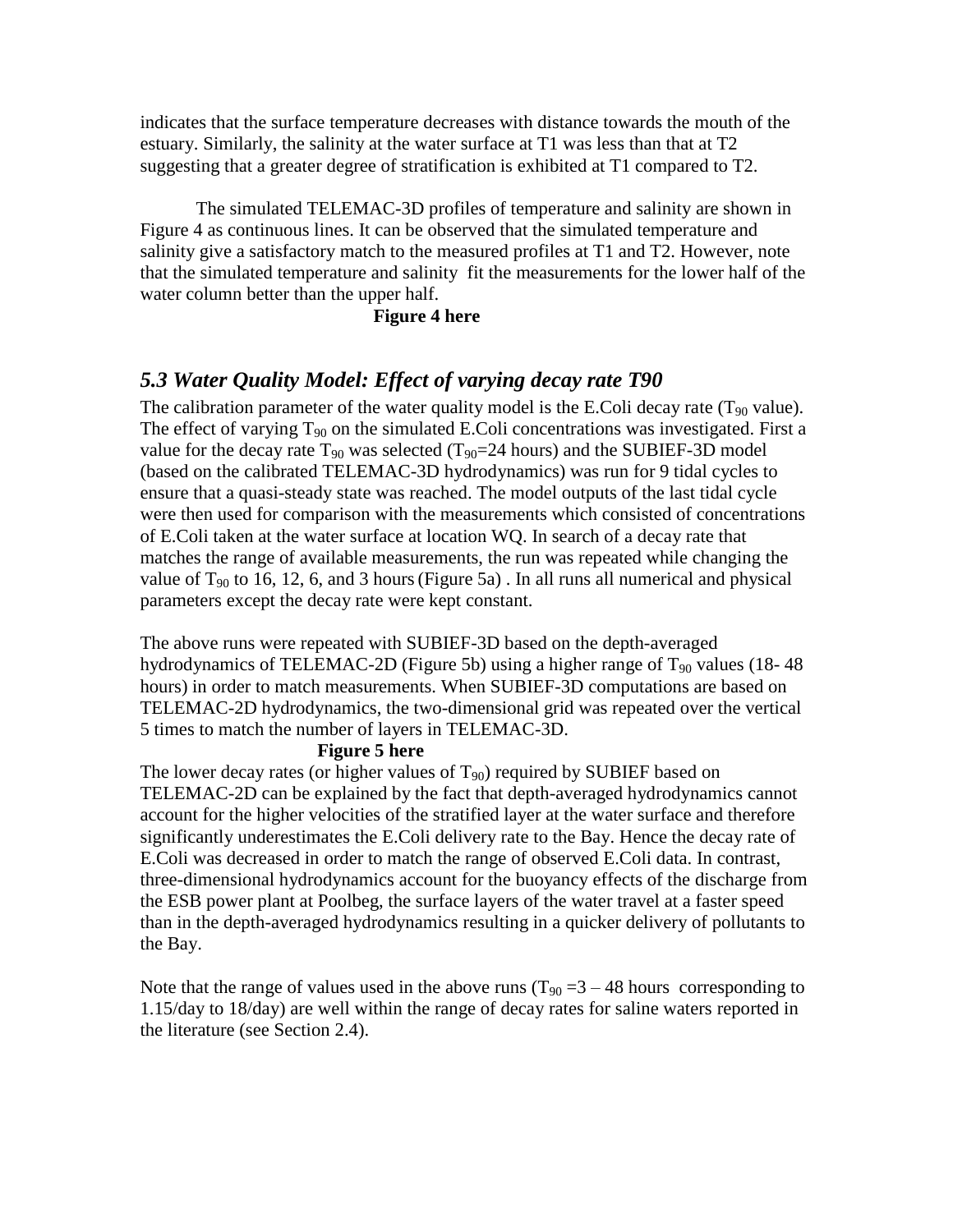## *5.3 Water quality Scenarios*

#### **5.3.1 WQ based on three-dimensional hydrodynamics**

The results of scenarios described in Section 4.6 are displayed in Figures 6 -7. These show the distribution of E.Coli at the water surface at two stages of the tidal cycle; low water and mid flood.

During the ebb stage, the tide pushes the sewage effluent plume eastwards out of Dublin Harbour and into Dublin Bay draining water out of the Tolka Estuary and South Bull Lagoon. Once in the Bay, the plume initially flows southwards, then it is deflected northwards towards Dollymount Strand (a recreational bathing area of high national importance) and then eastwards towards Howth Head. By the time of low water (Figure 6) the sewage effluent plume will reach further eastwards into the Bay.

During the flood tide (Figure 7), the incoming water pushes the plume back into the harbour and up the Liffey and Tolka Estuaries while in the inner Bay and in the vicinity of the harbour mouth, the flood tide sweeps the discharge plume northwards towards Dollymount Strand. This stage gives the highest bacteriological counts at Dollymount Strand (particularly at the end nearest to the estuary). This is because at this stage its waters are directly connected to the estuary over the North Bull wall, which is inundated at half tide.

At high water, the plume retreats from the Tolka Estuary, back into the Liffey Estuary and is pushed westwards. The North Bull Lagoon is refilled and the plume is generally contained in the Estuary during this stage of the tide.

The south-westerly wind has the effect of pushing the sewage plume northwards towards Howth Head, Dollymount Strand and into the North Bull Lagoon. South-easterly winds tend to restrict the movement of the plume into the Bay by pushing it towards Dollymount Strand but away from Howth Head. On the other hand, north-easterly winds prevent the plume from reaching Dollymount Strand and the northern shores of the Bay (Figures 6 and 7).

It was noticed that there wind scenarios has reproduced very similar distributions of E.Coli in the sheltered areas (Liffey and Tolka Estuaries) i.e. the wind has less profound effect on the surface water velocities at the Liffey Estuary. This is because the wind force was relatively small in comparison to the tidal force in the Estuary and therefore its effect was less significant. However, in cases where the wind speed is high, a more significant influence of the water velocity in the Estuary is expected.

### **Figures 6 and 7 about here**

### **5.3.2 WQ based on depth-averaged hydrodynamics**

To enable the comparison with the results presented in Section 5.3.1, the E.Coli distribution at the same two stages of the tide (low water and mid flood) are shown herein (Figures 8 and 9). The figures demonstrate that the size and concentrations of the E.Coli plume in the Estuary and Bay simulated by the 2D models is very much less than the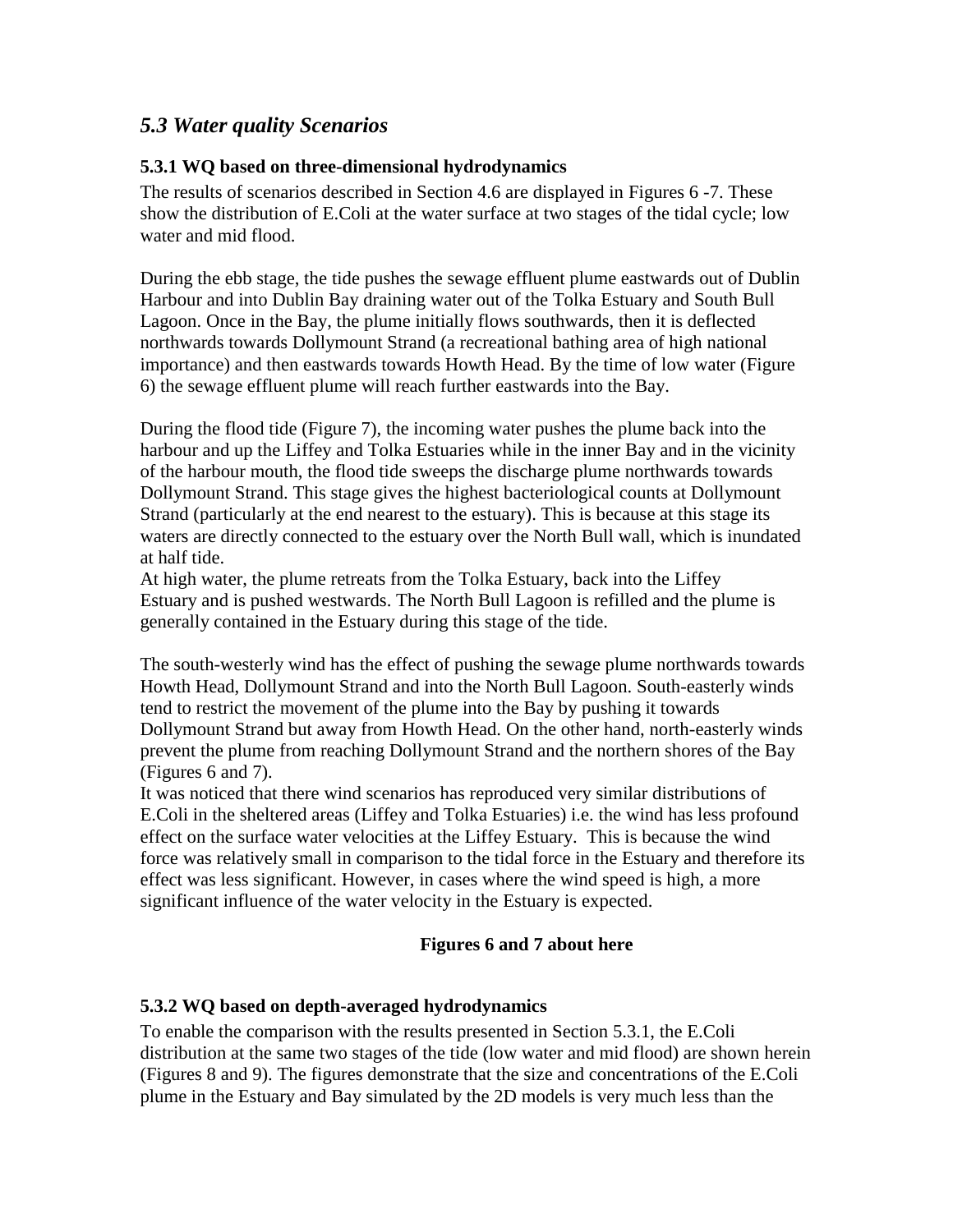E.Coli distribution produced by SUBIEF-3D based on the three-dimensional hydrodynamics. This is because the depth-averaged hydrodynamics underestimates the surface water velocity and hence results in a delay in the delivery of pollutants to the Bay and a slower movement of E.Coli in the Liffey and Tolka Estuaries. Furthermore, SUBIEF-3D based on depth-averaged hydrodynamics averages the concentration of E.Coli over the water column resulting in a low concentration of E.Coli at the water surface.

Figures 8 and 9 demonstrate negligible differences in E.Coli distribution at the water surface between the simulated wind scenarios suggesting that varying the wind direction has little effect on the 2D hydrodynamics and hence on the transport of E.Coli. This can be explained by the fact that the two-dimensional model averages the wind term in the momentum equation over the water column and hence underestimates the effect of wind. On the other hand the wind force in the three-dimensional models acts at the water surface and therefore presents a more accurate representation of the wind effect.

**Figures 8 and 9 about here**

### **5.3.3 Wind Scenarios: Effects on recreational waters**

Dollymount Strand is one of the most nationally important recreational areas in Dublin and therefore it is essential to understand and observe the environmental conditions that are likely to negatively impact the quality of its waters.

Based on the modelling exercise carried above, south westerly and south easterly winds push the pollutant plume from the Ringsend sewage treatment works towards Dollymount Strand during both the ebb and flood stages of the tidal cycle and therefore they adversely affect the waters at Dollymount Strand.

The worst possible scenario for the waters at Dollymount Strand can be a westerly wind of a high velocity during an ebb tide that afterwards changes direction to south-easterly.

Although a north easterly wind tends to push the E.Coli plume towards the beaches on the south side of Dublin Bay (e.g. Sandmount Strand and Merrion Strand), these are expected to be less impaired than Dollymount Strand because the South Great Wall which was originally constructed to reduce channel siltation, extends a long distance eastwards into the bay separating the waters of the beaches on the south side of the Bay from the flow exiting the Estuary during an ebb tide. Hence the South Great Wall prevents the E.Coli plume from flowing directly southwards, at least initially, to the beaches of Sandymount and Merrion Strand.

## **6 Conclusions**

This paper compares a two-dimensional model with a three-dimensional hydroenvironmental model of the Liffey Estuary and Dublin Bay both subjected to a mixed discharge of sewage effluent from a wastewater treatment works and cooling water discharges from a thermal generation plant. These result in warm buoyant sewage plume that had hindered mixing and dilution within the receiving water. The effect of wind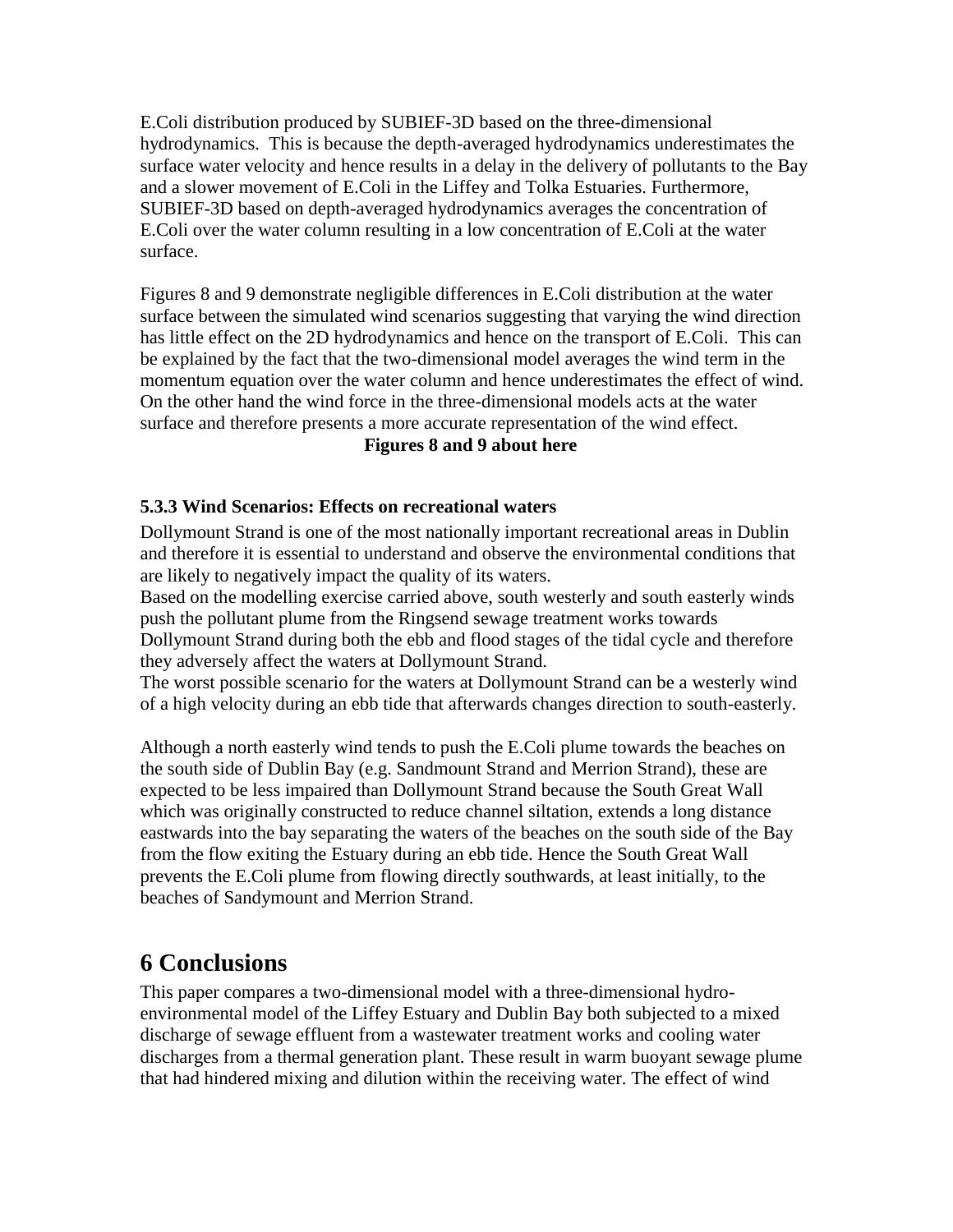direction on the dispersion of E.Coli was also studied by performing three model scenarios in which the study area was subject to wind from various directions. In addition, the simulations were repeated using a 2-dimensional depth-averaged model in order to highlight the differences in the simulated E.Coli distributions when using either two-dimensional depth-averaged or three-dimensional hydrodynamics. The results demonstrated that the three-dimensional model gives an adequate representation to the hydrodynamic processes and the distribution of E.Coli and gives a better fit to the measured data. Also the effect of wind on the E.Coli distribution using three-dimensional hydrodynamics was more pronounced. The simulations demonstrated that south-easterly and south-westerly winds are more likely to adversely affect the waters at Dollymount Strand.

The use of depth-averaged hydrodynamics in the stratified environment of the Liffey Estuary and Dublin Bay has significantly underestimated the E.Coli delivery rate to the Bay. Also the two-dimensional simulations were less sensitive to the effect of wind due to the depth-averaging of the hydrodynamics.

### *Acknowledgements*

This research has been jointly funded by the INTERREG IIIA (Ireland and Wales) project and the Marine Institute, Ireland.

Our thanks are extended to Dr. Bartholomew Masterson of the Conway Institute, University College Dublin for providing the E.Coli data used in the current work. The TELEMAC package has been developed by Electricité de France and supplied by Hydraulic Research Wallingford, UK under an academic license agreement.

## **References**

Bai, Y., Wang, Z., and Shen, H. (2003). Three-dimensional modelling of sediment transport and the effects of dredging in the Haihe Estuary. Estuarine, Coastal and Shelf Science, V. 56, No. 1, pp. 175-186.

Bedri, Z. (2007). Three-Dimensional Hydrodynamic and Water Quality Modelling of Dublin Bay. Ph.D. Thesis, University College Dublin, National University of Ireland.

Binliang, L. and Falconer, R. (1996). Numerical modelling of three-dimensional suspended sediment for estuarine and coastal waters. *Journal of Hydraulic Research*, V.34, pp.435-456.

Bowie, G., Mills, W., Porcella, D., Campbell, C., Pagenkopf, J., Rupp, G., Johnson, K., Chan, P., and Gherini, S. (1985). Rates, constants, and kinetics formulation in surface water quality modelling. Technical report, U.S. Environmental Protection Agency. EPA/600/3-85/040.

Central Statistics Office, Ireland (2006). Principle Statistics 2006. [http://www/cso.ie/statistics/population.htm.](http://www/cso.ie/statistics/population.htm)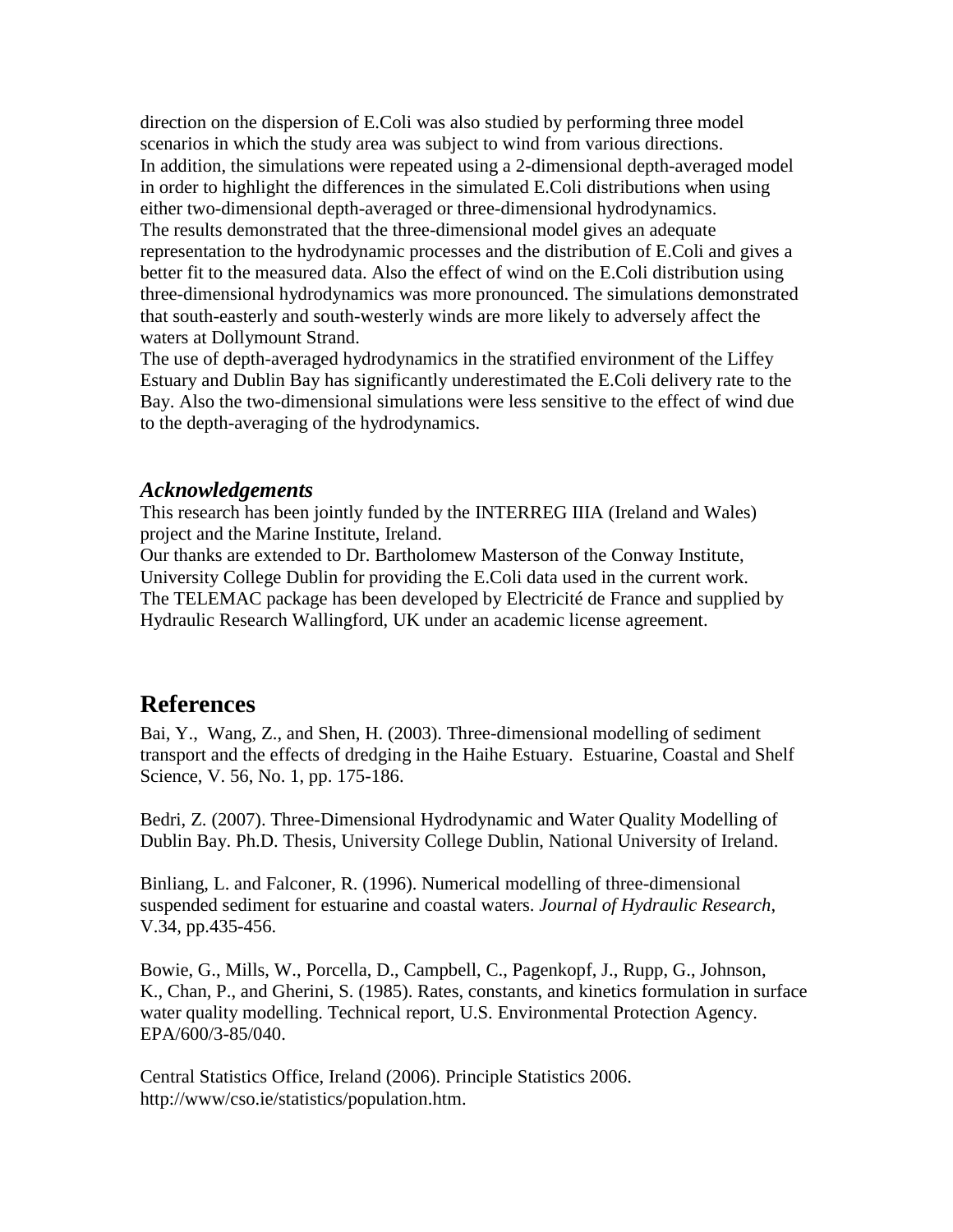Chao, X., Jia, Y., Shields, F. D. Jr., Wang, S. S.Y., and Cooper, C. M. (2008). Threedimensional numerical modeling of cohesive sediment transport and wind wave impact in a shallow Oxbow lake. Advances in Water Resources, V. 31, No. 7, pp. 1004-1014.

Chapra, S. C. (1997). Surface Water-Quality Modeling. MGraw-Hill Companies, Inc.

DHI (2002). Mud Transport Module User Guide, MIKE21 MT, DHI Software, DHI Water and Environment, Copenhagen, Denmark,110 pp.

Dowley, A. and Qiang, Z. (1992). Dublin Bay Water Quality Management Plan, The Mathematical Model. Technical Report 4, Environmental Research Unit.

EC (2006). Directive 2006/7/EC of the European Parliament and of the Council of 15 February 2006 concerning the management of bathing water quality and repealing Directive 76/160/EEC. Official Journal L064, 04/03/2006.

EDF-DRD (2001). TELEMAC modelling system, TELEMAC-2D, Principle Notes. Version 3.0. Report No. HE-43/94/052/A.

EDF-DRD (1998). TELEMAC Modelling system . Matisse User's Guide Version 1.0. Report EDF HE-42/98/004/A.

EDF-DRD (1997a). TELEMAC modelling system. TELEMAC-3D. Version 2.2 – Système de modélisation TELEMAC-3D Note Théorique, HE-42/97/049/B.

EDF-DRD (1997b). TELEMAC modelling system. TELEMAC-3D. Version 2.2 – User Manual.

Ellis, K., White, G., and Warn, A. (1989). Surface Water Pollution and its Control. The Macmillan Press Ltd.

Environmental Research Unit (1992). Dublin Bay Water Quality Management Plan: Recreation, amenity, and wildlife conservation study. Technical Report 1, Environmental Research Unit.

Falconer R.A. and Lin B. (1997).Three-dimensional modelling of water quality in the Humber estuary. [Water Research,](http://www.ingentaconnect.com/content/els/00431354;jsessionid=aod1auqujt8ht.victoria) V. 31, No. 5, pp. 1092-1102.

Falconer, R. and Chen, Y. (1996). Modelling sediment transport and water quality processes on tidal floodplains. In Anderson, M., Walling, D., and Bates, P., editors, Floodplain processes., pages 361–398. Chichester: Wiley.

Falconer, R. A.(1986). A water quality simulations study of natural harbour. Journal of Waterway Port, Coastal Ocean Eng. ASCE 112, pp. 234–259.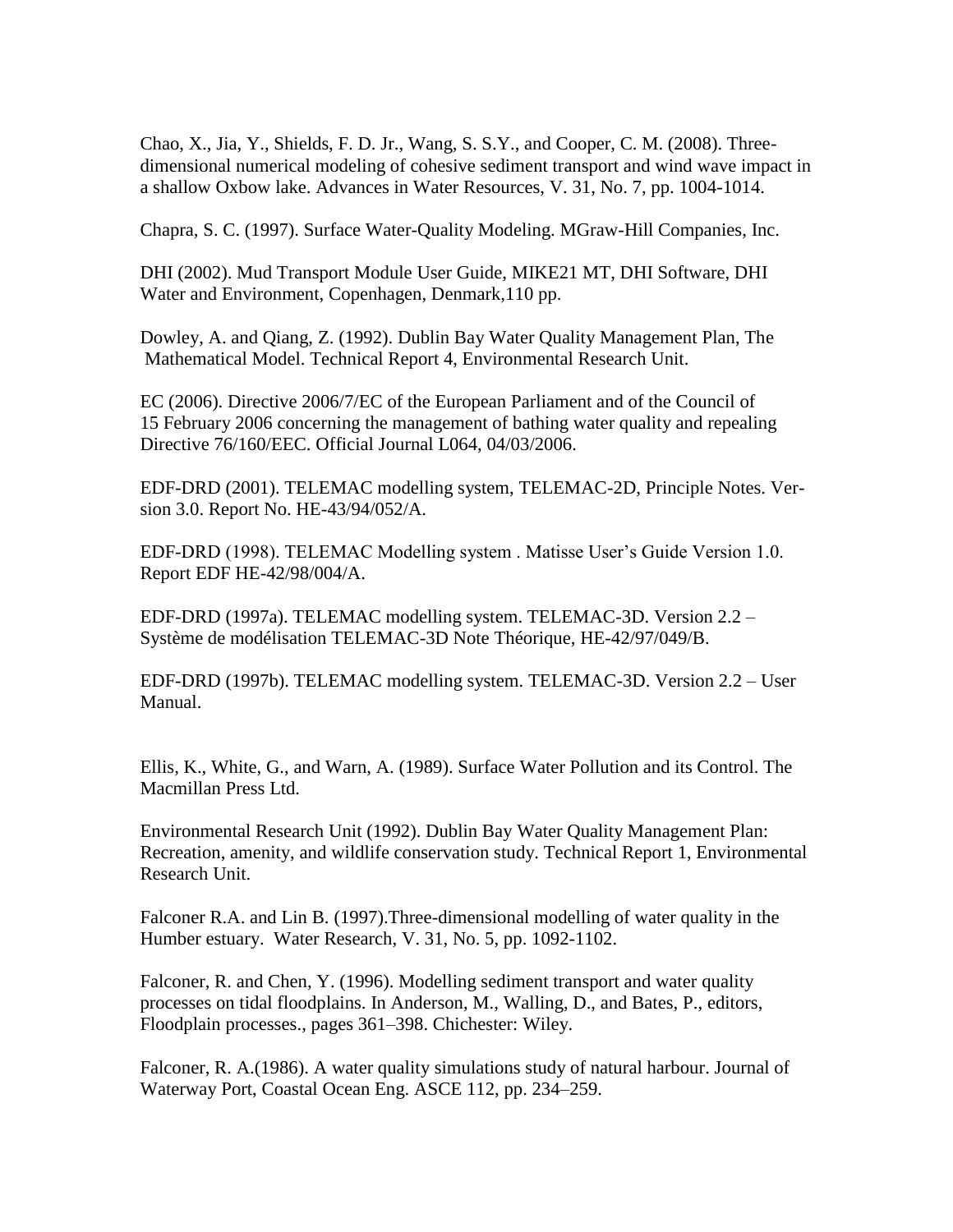Falconer, R. A.(1984). A Mathematical Model Study of the Flushing Characteristics of a Shallow Tidal Bay. Proceedings of the Institute of Civil Engineers, Part 2, V. 77, pp.311– 332.

Flather, R.A. (1976). Results from surge prediction model of the North-West European continental shelf for April, November, and December 1973. Institute of Oceanography, (UK), Report No. 24.

Hamrick, J. M. and Mills, W. B. (2000). Analysis of water temperatures in Conowingo Pond as influenced by the Peach Bottom atomic power plant thermal discharge. Environmental Science & Policy, V. 3, Supp. 1, pp. 197-209.

Hamrick, J. M. (1992). Estuarine environmental impact assessment using a threedimensional circulation and transport model. In *Proc 2nd Int. Conf Estuarine Coastal Model*, pp. 292-303.

Hervouet, J. (2007). Hydrodynamics of Free Surface Flows: Modelling with the Finite Element Method. John Wiley and Sons, Ltd.

Hussey, M. (1996). Numerical modelling of cohesive sediment transport. Ph.D. thesis, University College Dublin, National University of Ireland.

Ji, Z.-G., Hu, G., Shen, J., and Wan, Y. (2007). Three-dimensional modeling of hydrodynamic processes in the St. Lucie Estuary. Estuarine, Coastal and Shelf Science, V. 73, No. 1-2, pp. 188-200.

[Kashefipour, S.M.,](http://www.engineeringvillage2.org/controller/servlet/Controller?CID=quickSearchCitationFormat&searchWord1=%7bKashefipour%2C+S.M.%7d§ion1=AU&database=8193&yearselect=yearrange&sort=yr) [Lin, B.,](http://www.engineeringvillage2.org/controller/servlet/Controller?CID=quickSearchCitationFormat&searchWord1=%7bLin%2C+B.%7d§ion1=AU&database=8193&yearselect=yearrange&sort=yr) and [Falconer, R.A.\(](http://www.engineeringvillage2.org/controller/servlet/Controller?CID=quickSearchCitationFormat&searchWord1=%7bFalconer%2C+R.A.%7d§ion1=AU&database=8193&yearselect=yearrange&sort=yr)2006). Modelling the fate of faecal indicators in a coastal basin. Water Research, V 40, No. 7, pp.1413-1425.

[Kashefipour, S.M.,](http://www.engineeringvillage2.org/controller/servlet/Controller?CID=quickSearchCitationFormat&searchWord1=%7bKashefipour%2C+S.M.%7d§ion1=AU&database=8193&yearselect=yearrange&sort=yr) [Lin,](http://www.engineeringvillage2.org/controller/servlet/Controller?CID=quickSearchCitationFormat&searchWord1=%7bLin%2C+B.%7d§ion1=AU&database=8193&yearselect=yearrange&sort=yr) B., [Harris, E.,](http://www.engineeringvillage2.org/controller/servlet/Controller?CID=quickSearchCitationFormat&searchWord1=%7bHarris%2C+E.%7d§ion1=AU&database=8193&yearselect=yearrange&sort=yr) and [Falconer, R.A.\(](http://www.engineeringvillage2.org/controller/servlet/Controller?CID=quickSearchCitationFormat&searchWord1=%7bFalconer%2C+R.A.%7d§ion1=AU&database=8193&yearselect=yearrange&sort=yr)2002). Hydro-environmental modelling for bathing water compliance of an estuarine basin. Water Research, V. 36, No. 7, pp. 1854-1868.

Kolluru, V.S., Buchak, E.M., and Brinkmann, P.E. (2003). Hydrodynamic Modelling of Coastal LNG cooling water discharge. ASCE Journal of Energy Engineering, pp. 16-31.

Kopmann, R. and Markofsky, M. (2000). Three-dimensional water quality modelling with TELEMAC-3D. Hydrological Processes, V.14, No.13, pp.2279–2292.

Luck, M. and Guesmia, M. (2002). SUBIEF-3D Version 5.3, Manuel de l'utilisateur ,HP-75/02/086/A. EDF R& D LNHE.

Mansfield, M. (1992). Dublin Bay Water Quality Management Plan, Field studies of currents and dispersion. Technical Report 3, Environmental Research Unit.